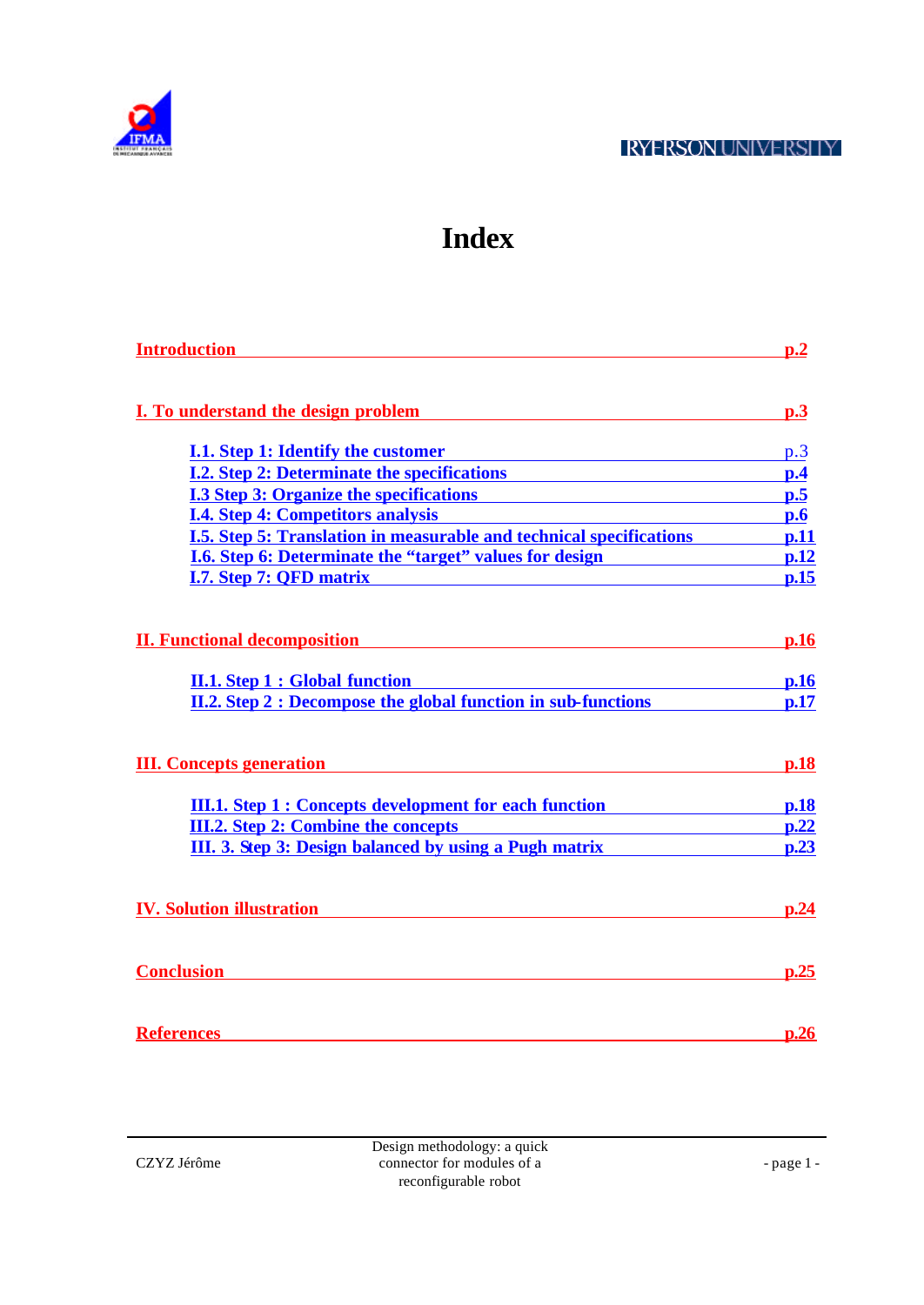

# **Introduction**

To complete my training in engineer's profession, I think it was indispensable to have an internship within a research laboratory. Having it in a North American university, a continent on which I had never visited, was a great pleasure.

This training took place at Ryerson's polytechnic University, at Toronto in Canada, and the training was within the Department of Mechanical, Industrial Engineering and Aerospace. The intent of my project was to develop a study in a domain not pursued before by my supervisor "Doctor Filippo Salustri". The project that I have decided to do is the connection for the modules of reconfigurable robot.

Nowadays, products proposed by the manufacturers are more and more varied, so that to answer in best to the exact demand of each customer or consumer. The flexibility thus became more and more important within the production workshops.

That is why this becomes useful to design production systems, which can quickly adapt themselves to these varied demands. The automated systems also belong to theses modern production tools. The Research and Development department tries to develop reconfigurables robots constituted by modules.

One of the main points allowing the application of this technology is the connection system. To assure a precise piloting of the active part of the robot (tool, crowbar, etc.), it is necessary that the connections are the most precise. Each error of location between modules adds on to the other connections.

Current developments concerning reconfigurables robots mainly study systems of small sizes. These ones appear most of time with the shape of snake or of spider. Their utility is mainly to adapt themselves to an unknown ground and to move there. For that purpose, these robots can change their shape configuration to climb obstacles. Its applications are to investigate in inaccessible or dangerous grounds (searching for victims in rubble, investigation of caves, on grounds undermined, etc.). Thus this is about robots, which one could more exactly qualify as self-reconfigurable. On no account, are these robots, able to fulfill any tasks of production. That is the reason of this project.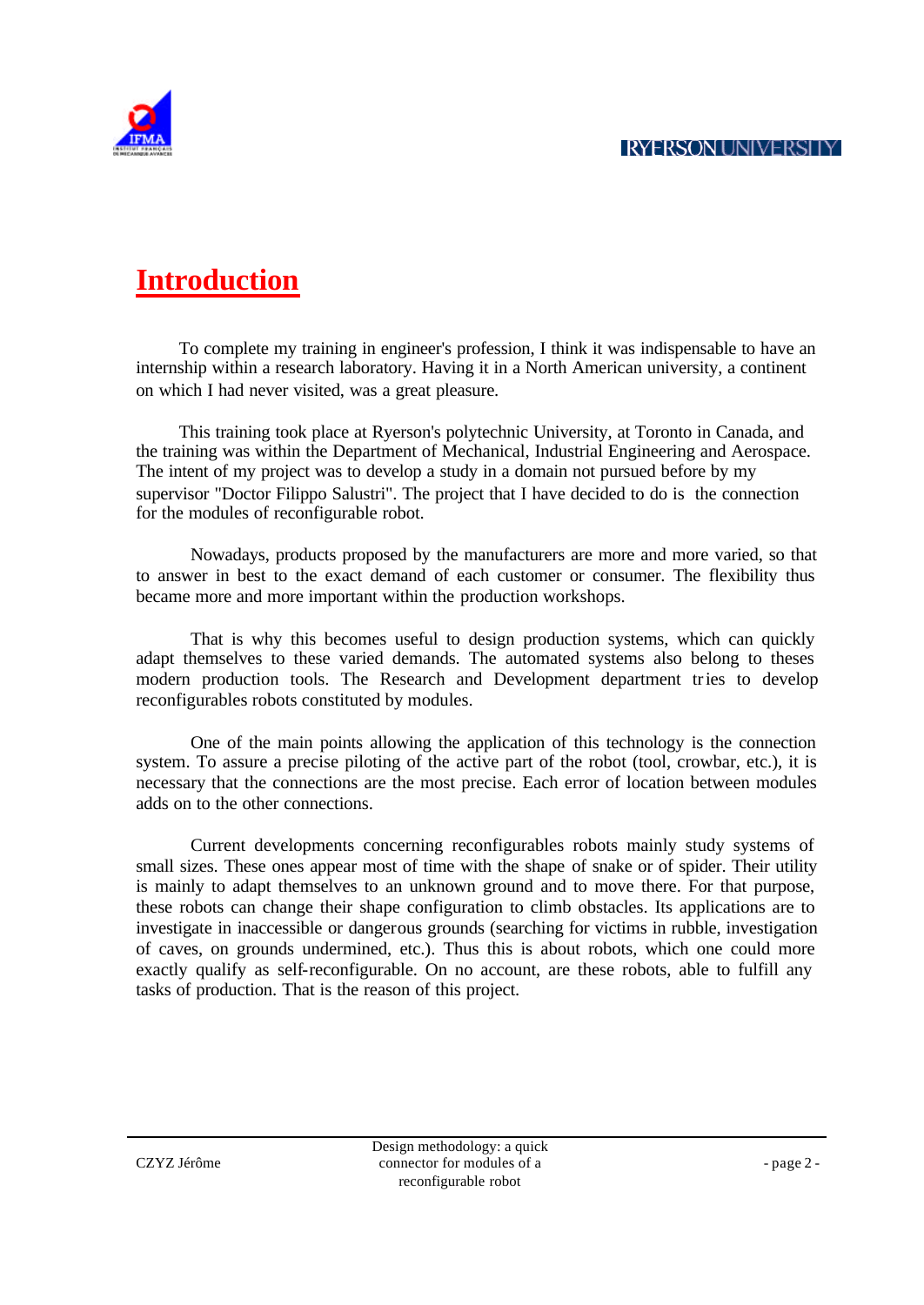



# **I. To understand the design problem**

I'm using the Quality Function Deployment (QFD) method in order to settle the basement of our design methodology.

## **I.1. Step 1: Identify the customers**

The purpose of the understanding of the design problem is to translate the demands of the customer into a technical description of what should be designed. It is thus necessary to determine exactly who are the customers.

In this case, the first customer is my supervisor, Dr. Filippo Salustri, who wants to create a quick connector for a reconfigurable robot. This connector would be used by anybody in the Department of Mechanical, Aerospace and Industrial Engineering of Ryerson University.

The following scheme shows the various actors of this design project:



The users will be mainly students and professors from Ryerson University. In the future, any skilled personal in industrial applications would be using this connector.

The reconfigurable robot is a modular robot, composed a little like "Lego"(a block toy). Each module has a connector in order to be assembled to another one.

My tutor, Filippo A. Salustri, Ph. D., P.Eng., Assistant Professor of Mechanical Engineering at Ryerson University, is the initiator of this project.

CZYZ Jérôme

Design methodology: a quick connector for modules of a reconfigurable robot

- page 3 -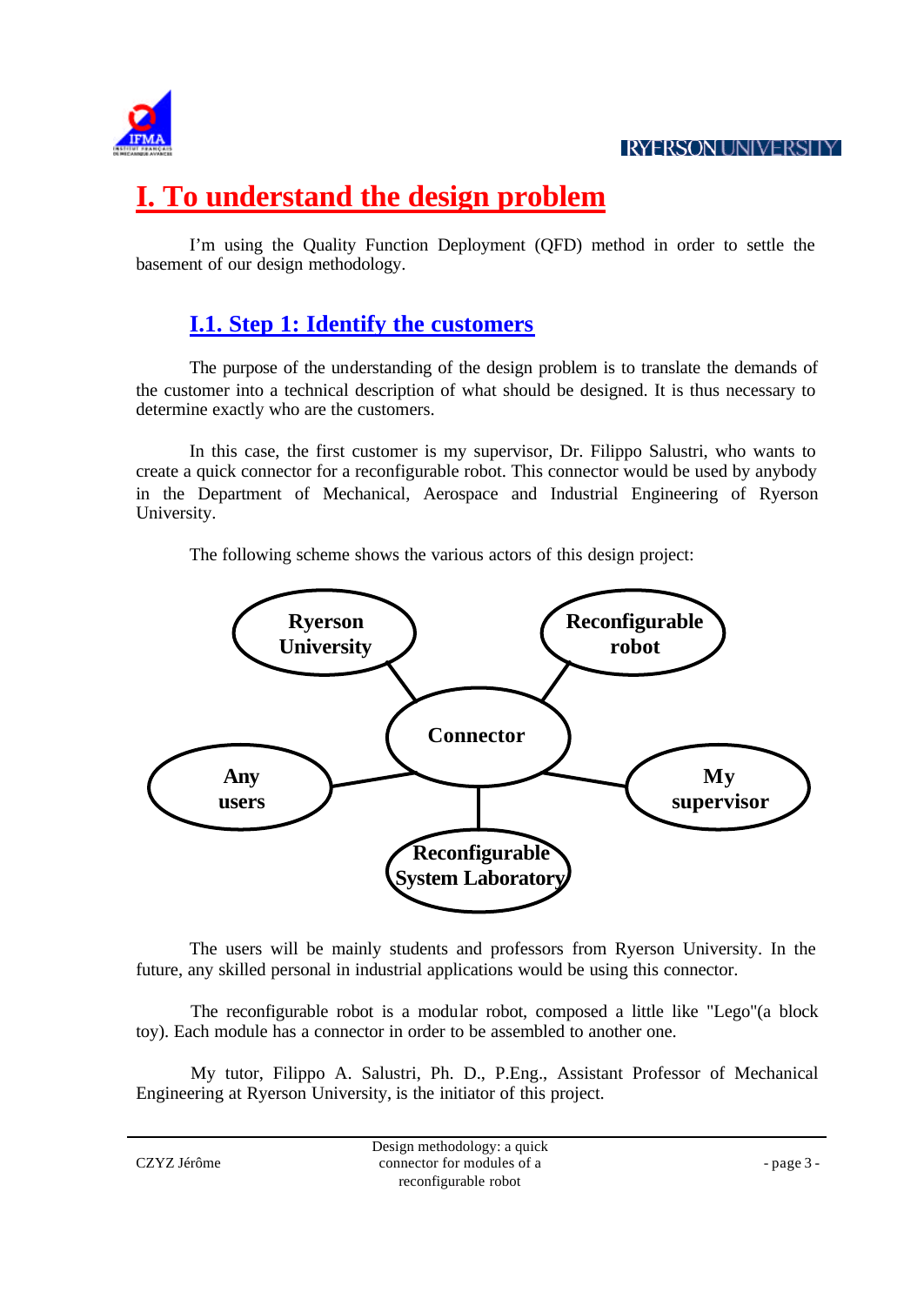

The Reconfigurable System Laboratory (RSL) is the place where students could make researches and studies on the robot . Professor Fengfeng (Jeff) Xi, Ph.D., P.Eng., manages this area. Research carried out in the laboratory is in the area of mechatronics and manufacturing, with support from NSERC (Natural Sciences and Engineering Research Council of Canada), from MMO (Materials and Manufacturing Ontario) and from NRC (National Research Council of Canada).

Ryerson University is the university where is the RSL. It's a polytechnic university placed in Toronto, Ontario, Canada. Ryerson is working on this subject in collaboration with Queen's University, University of Toronto, The University of Western Ontario, University of Catania (Italy) as well as a number of companies.

## **I.2. Step 2: Determinate the specifications**

We are now going to develop the list of all the needs that can affect the design. To do it, we alternately adopted the point of view of the customer and the investigator.

For the user, the purpose is that the product can allow the fast assembly and the fast disassembly between two modules of one robot. This mechanism would allow the robot to reconfigure itself, in an autonomous way. The connector would allow modules to attach to one another easily, and would provide data/power as well as physical connectivity between modules. To satisfy completely the user, the design is greatly emphases to the safety as well as the appearance of the product.

For the investigator, the system would allow modules to attach one to another with extremely high reliability, and would provide data/power as well as physical connectivity between modules. The investigator is also looking for a system that could follow the development of such new technology. And would also imposes on delivery time and industry standards.

This study have made appeared several main specifications:

- Minimum cost
- Dimensions
- Low weight
- Safety
- Small connection time
- Delivery time  $<$  5 months
- Mainly mechanical system
- Precision
- Secure connection
- Ouick connection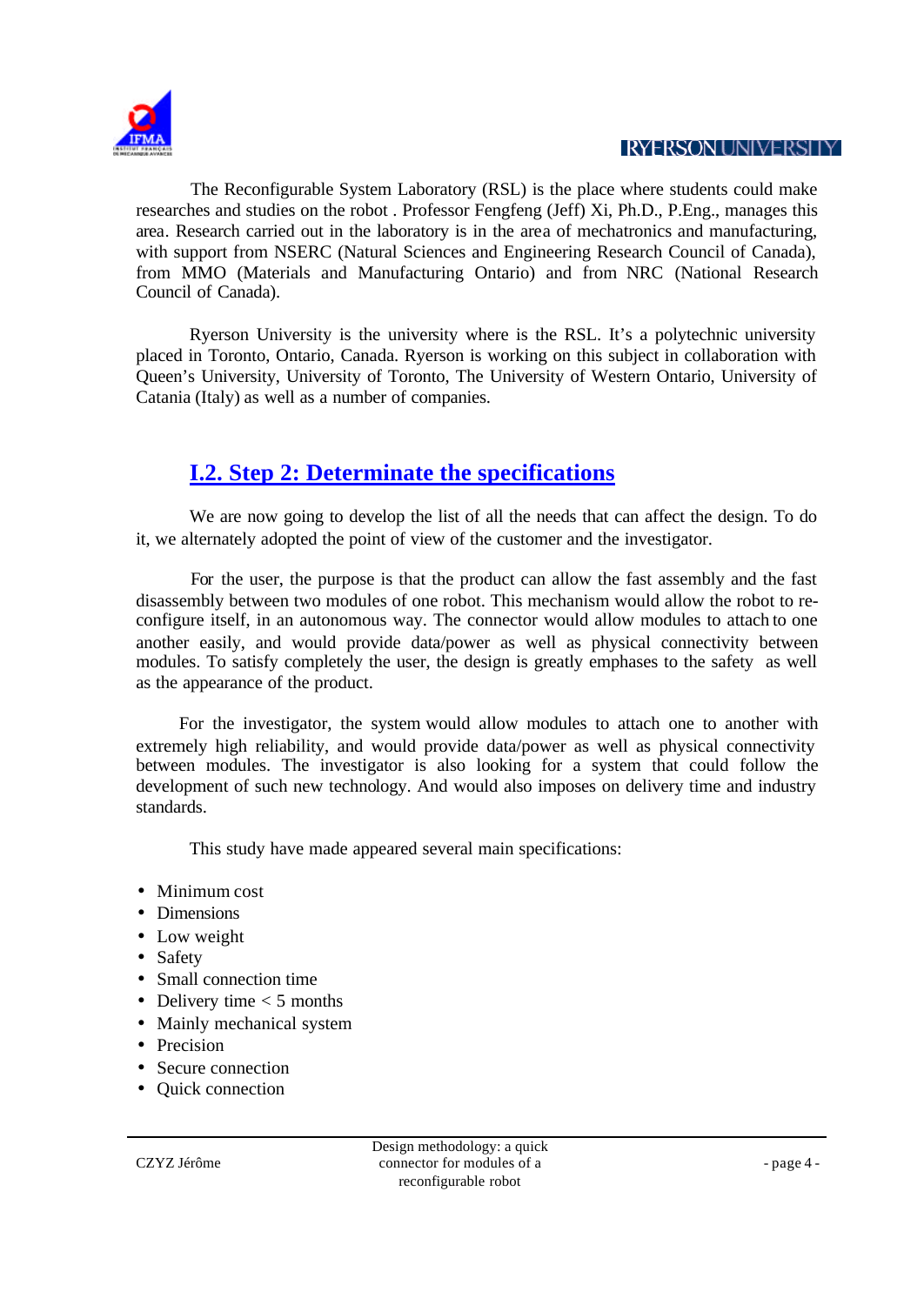

- Data/power transmission
- Project ended before January 2003
- Autonomous connection and disconnection
- Standards
- Recyclable

**Remark:** these specifications have been written for the customer's vocabulary. Later, these requirements will be translated in technical specifications.

## **I.3 Step 3: Organize the specifications**

Some specifications of this list presented above are considered as absolutely necessary: if we do not take them into account, the design is obsolete. Five specifications appeared as necessities:

- Low weight
- Dimensions
- Safety
- Delivery time  $<$  5 months
- Project ended before January
- Standards
- Recyclable
- Data/power transmission
- Autonomous

The other specifications should be balanced; we are thus going to use a techniq ue of pair wise comparison to determine the relative importance of each of them.

| <b>Minimum cost</b>         | $\overline{0}$ | $\boldsymbol{0}$ | $\boldsymbol{0}$ | $\theta$ |          |                |   |          |          |                  | $\mathbf{0}$            | $\boldsymbol{0}$ |
|-----------------------------|----------------|------------------|------------------|----------|----------|----------------|---|----------|----------|------------------|-------------------------|------------------|
| <b>Mechanical</b><br>system |                |                  |                  |          | $\theta$ | $\overline{0}$ | 1 |          |          |                  | $\overline{2}$          | <b>20</b>        |
| <b>Precision</b>            |                |                  |                  |          |          |                |   | $\Omega$ |          |                  | $\overline{\mathbf{3}}$ | 30               |
| <b>Secure</b><br>connection |                |                  |                  |          |          |                |   |          |          |                  | 4                       | 40               |
| <b>Quick</b><br>connection  |                |                  |                  |          |          |                | 0 |          | $\Omega$ | $\boldsymbol{0}$ |                         | 10               |
|                             |                |                  |                  |          |          |                |   |          |          |                  | /10                     | $\frac{0}{0}$    |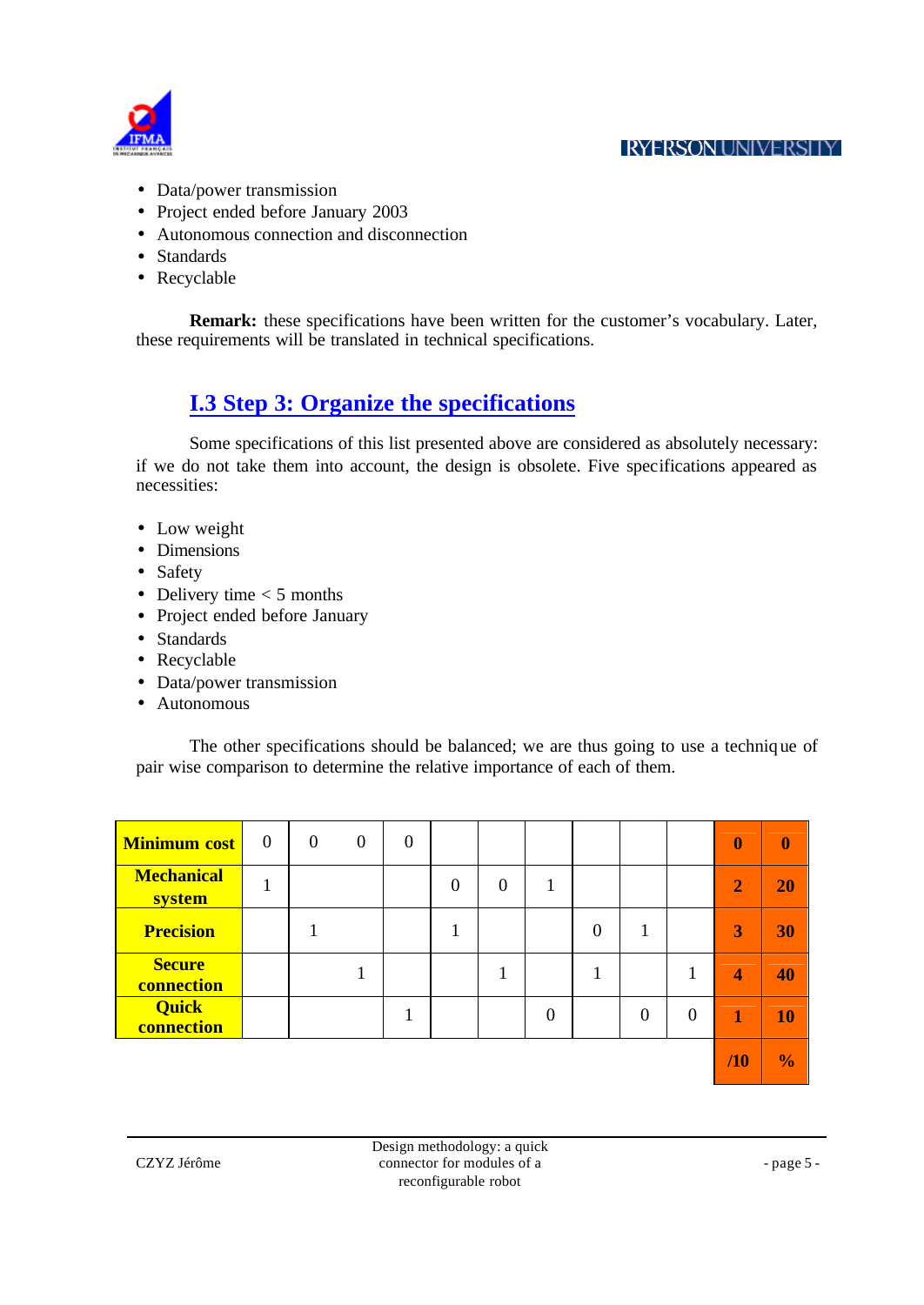



This analysis shows that the design should be particularly attentive in the precision of the location and the preservation of the position and also and the system to be mostly mechanical. On the other hand, it shows here that the cost is not really important; we thus decided to ignore it in the following.

**Remark:** the values presented in the table of dichotomous comparison are the result of group.

## **I.4. Step 4: Competitors analysis**

The purpose of this step is to determine how the customers perceive competitors capacities to deal with the specifications.

Searches on Internet have been made to list the various existing systems.

ÿ The **CONRO** Project has a goal of providing the Warfighter with a miniature reconfigurable robot that can be tasked to perform reconnaissance and search and identification tasks in urban, seashore and other field environments. CONRO will be a miniature and is to be made from identical modules that can be programmed to alter its topology in order to respond to environmental challenges such as obstacles.

The base topology is simply connected, as in a snake, but the system can reconfigure itself in order to grow a set of legs or other specialized appendages. Each module will consist of a CPU, some memory, a battery, and a micro-motor plus a variety of other sensors and functionality, including vision and wireless connection and docking sensors. Major challenges include packaging, power and cooling as well as the major issue of programming and program control.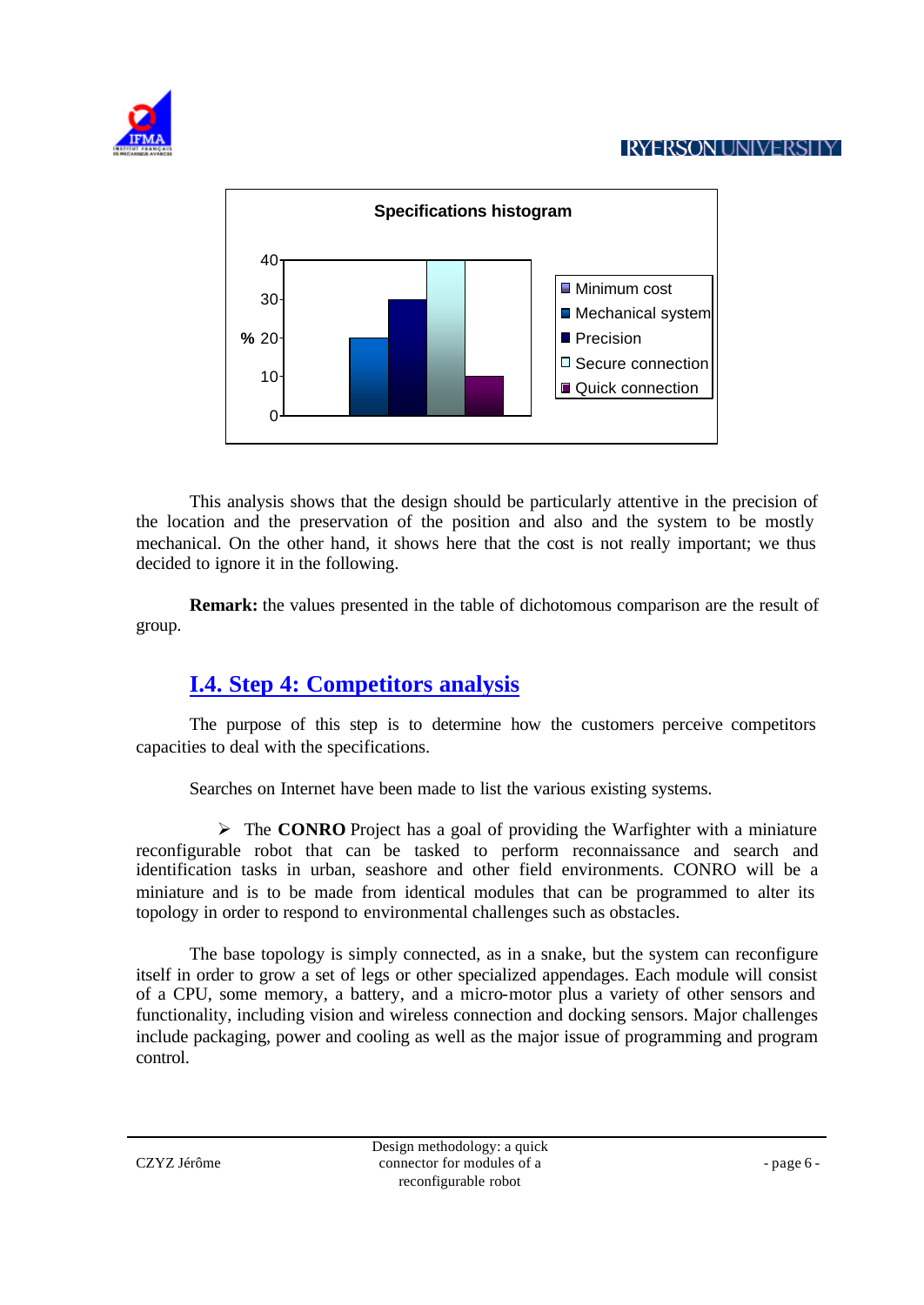

The module has three main parts: a passive connector that has pins to allow the module to connect to other modules, a motor housing that supports the servos of the module and, an active connector that contains the connection/disconnection mechanism that allows other modules to attach to it. The active connector has two subparts: an active arm that is connected directly to the pitch motor and an active face that actually holds the connection/disconnection mechanism.



The main part of the passive connector, its body, it's a cube with a tail that is used to attach the passive connector to the yaw motor. On three faces of the cube an infrared pair and 2 pins are installed. Due to space constraints, the three pins are different. Pins 1 and 2 actually intersect inside the cube and thus, pin 1 has a hole that screws pin 2 into, as shown in the figure. The pins are made out of aluminum. The body of the active connector also serves as the main battery holder.

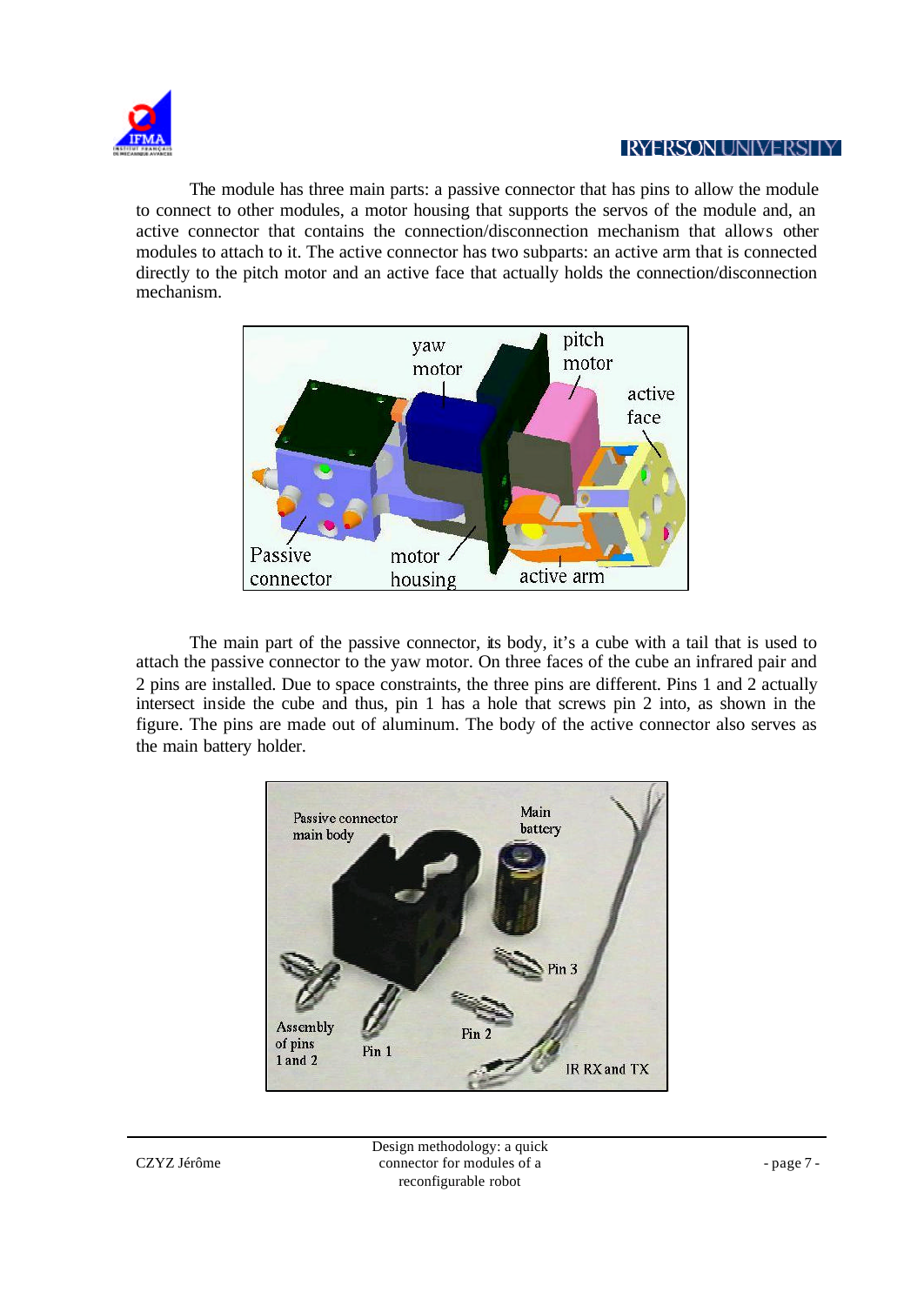

The active connector is under a constant process of improvement. The version shown in the image is already functional, though, but it is not 100% reliable. The active connector has 4 holes in its face. Two of the holes are for infrared the receiver and transmitter. The other two holes are receptacles for the pins of other modules. When the pins of another module are inserted into the active face, the latch engages groves on the pins and secures them. To release the pins, a SMA (Shape Memory Alloy) wire is contracted pulling the latch back and freeing the pins. Seen from the front you can observe the two small yellow arcs formed by the edges of the latch that engages the pins. When the SMA is activated, the arcs retract away from the pins releasing them. When the SMA is deactivated, a spring brings the latch back to the close position, ready to engage a new set of pins.



ÿ **PolyBot**, a project developed by XEROX PARC, is made up of many repeated modules. Each module is virtually a robot in and of itself having a computer, a motor, sensors and the ability to attach to other modules. In some cases, power is supplied off board and passed from module to module. These modules attach together to form chains, which can be used like an arm or a leg or a finger depending on the task at hand.



Design methodology: a quick connector for modules of a reconfigurable robot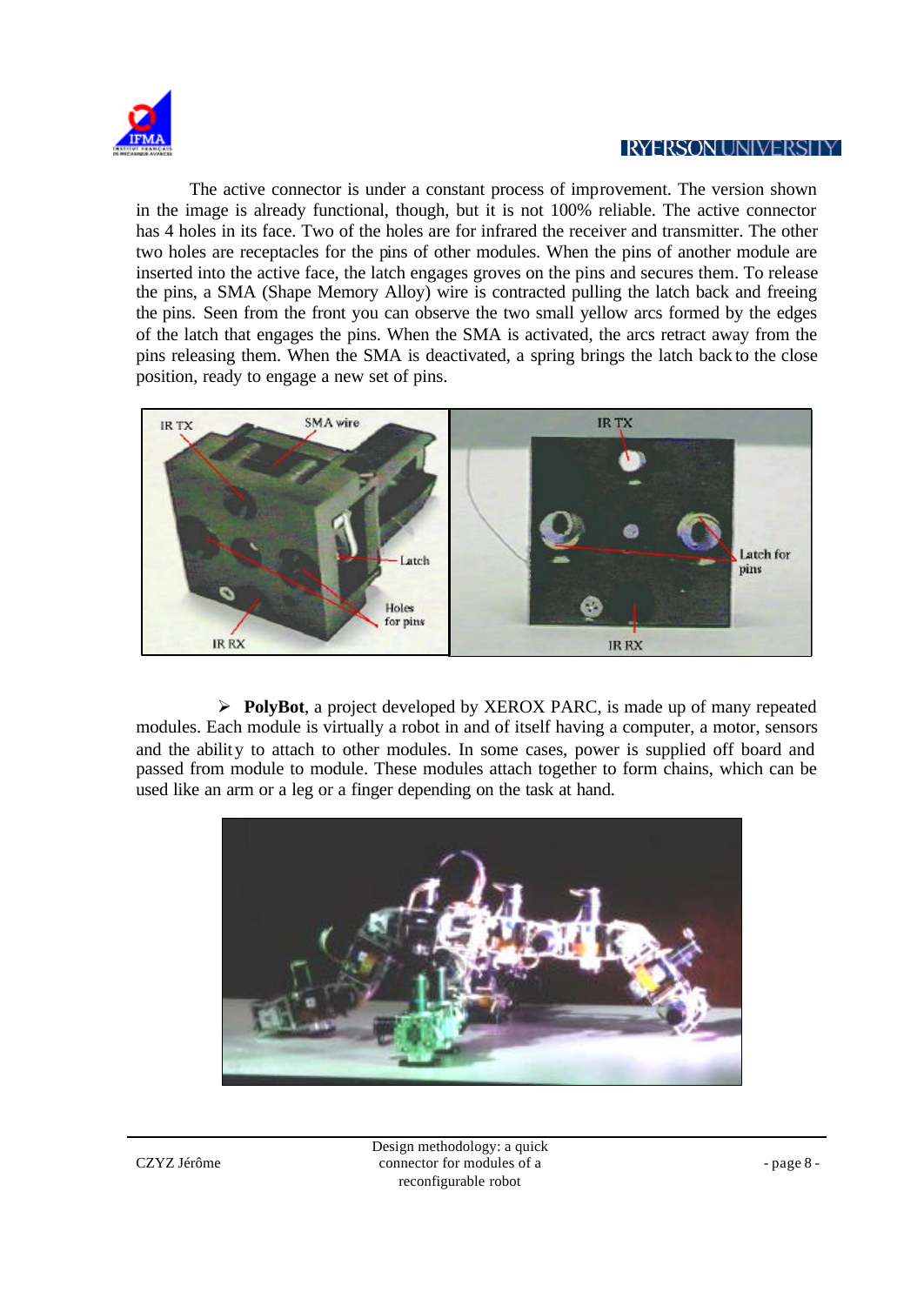

The third generation of PolyBot is currently under construction. Much of the mechanical hardware for 180 segments and 20 nodes has been built. Electronics have been designed and prototyped and software is in development. The goals for this large batch of modules are to demonstrate locomotion with large configurations and reconfiguration between configurations.



The target form factor for G3 was a 5 centimeter cube. The G3 module is actually a bit smaller at 50 x 50 x 45mm. It uses a modified Maxon 32mm diameter brushless pancake motor as the source with a 3.75:1 planetary gear stage between the motor and the size 8 100:1 harmonic output stage. This new main drive weighs only 70 grams bringing the total module weight down from 450 grams to about 200 grams. The G3 drive should deliver 1 Nm of torque and the machined aluminum frame has a range of motion of +90 to -90 degrees. In addition, an actuated roller ratchet will provide 10-15 Nm of braking in either direction.

The two connection plates on either side of the module are identical, hermaphroditic and have a 4 way rotational symmetry. That is, any two connection-plates may be attached together at 90-degree increments. To connect the plates four grooved pins enter four holes on the opposing plate and are grabbed by a latching mechanism that can be later released by a shape memory alloy actuator. Each face has 4 times redundant custom made hermaphroditic electric connectors to enable power and communications to be passed from module to module. Each face also has four IR LEDS and sensors for face to face docking during reconfiguration and rudimentary module-to-module communication. This communication is used during initialization by the robot to discover its configuration.



Each module contains a Motorola PowerPC 555 embedded processor with 1 megabyte of external RAM. This is a relatively powerful processor to have on every module and its full processing power has not yet been utilized. The final goal of full autonomy may require the use of these processors and memory. Each module communicates over a local bus within chains of segments using the (controller area network) CAN bus standard. The six-sided nodes will have switching and routing capability to pass messages from segment chain to segment chain.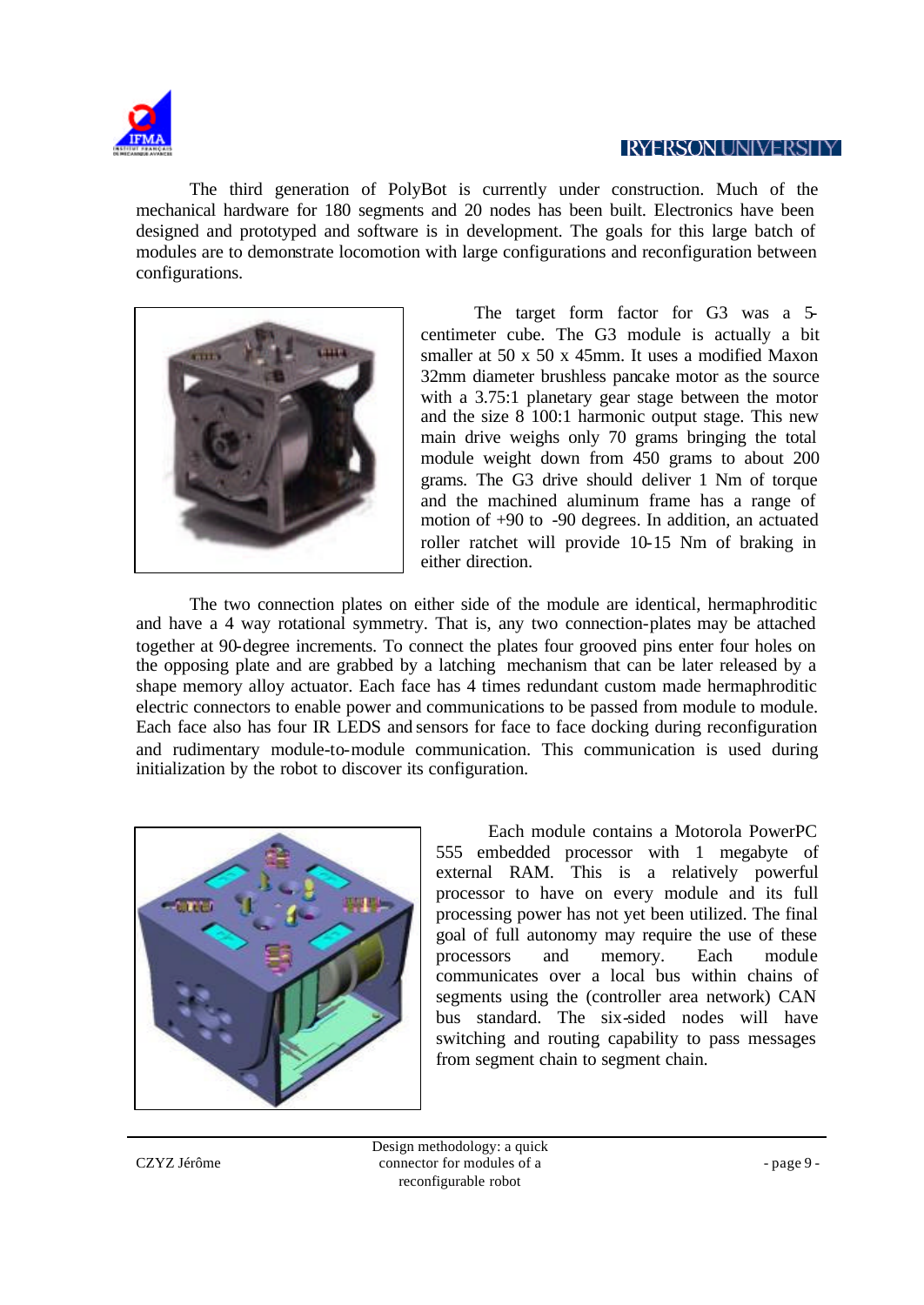

In G3, the sensing includes the hall-effect sensors built into the brushless DC motors serving both for commutation as well as joint position with a resolution of 0.04 degrees, an absolute joint angle sensor (custom potentiometer), four accelerometers (one redundant, but can frequently be used for joint angle sensing) for measuring orientation relative to gravity and potentially contact bumps, contact whiskers, and low resolution force sensors on the interface pins. In addition, due to the placement of the IR components on the G3 interface plates, these components may also be used for proximity sensing.

For each of the specifications which we determined during the "step 3", we noted the existing designs (CORON and PolyBot) on a scale from 1 to 5 where:

- $1 =$  the design completely fails the specification.
- $2 =$  the design barely fails the specification.
- $3 =$  the design barely meets the specification.
- $4 =$  the design barely exceeds the specification.
- $5 =$  the design really exceeds the specification.

• Mechanical system:

**CORON:** the design barely fails the specification ? **2 PolyBot:** the design completely fails the specification ? **1** 

• Precision:

**CORON:** the design barely meets the specification ? **3 PolyBot:** the design barely exceeds the specification ? **4**

• Position preservation: **CORON:** the design barely fails the specification ? **2 PolyBot:** the design barely meets the specification ? **3** 

• Connection duration: **CORON:** the design barely meets the specification ? **3 PolyBot:** the design barely exceeds the specification ? **4**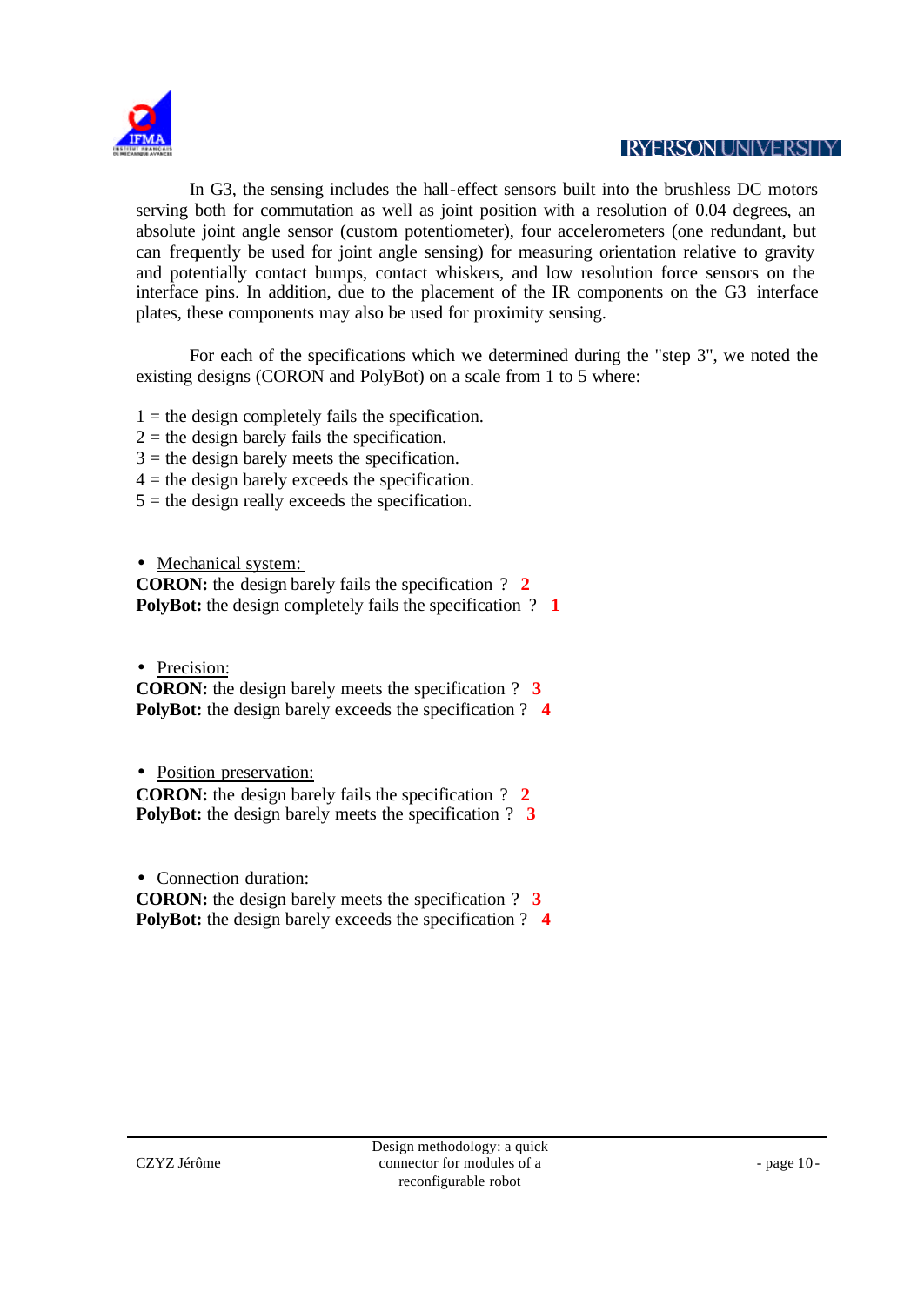

## **I.5. Step 5: Translation of the customer specifications in measurable and technical specifications**

The purpose is to develop a set of technical specifications (often named design specifications), which are measurable to allow an evaluation of the product design.

- Mechanical system: that means the connection system must be as much mechanical as possible. The systems include in the connection are the way to guide the module to the connection, how the fixation system is activated, how the connection is maintained, and how the disconnection is activated. In order to measure this specification, the **percentage (in %)** of mechanical solutions is the only indicator.
- Position precision: the precision could be translated into several technical specifications. The first of all is the **number** of available positions. The second one is the **precision required(in mm)** to be able to connect two modules. The last technical specification is the **position precision (in mm)** when the modules are connected.
- Secure connection: this specification could be translated in the strength of the connection. The technical specification is the **maximal effort (in N)** the connecting can resist.
- Quick connection: this specification concerned the time needed to disconnect from a module and to connect another module. Thus the technical and measurable specification is the **time (in s)**

To end this step, the central part of the QFD table has to be completed. Every cell of the table expresses how every customer specification is connected with the various technical specifications.

In the following table are explained the symbols which appear in the central part of the matrix QFD.

| 60)   | $=$ High relation    |
|-------|----------------------|
|       | $=$ Average relation |
|       | $=$ Low relation     |
| Empty | $=$ No relation      |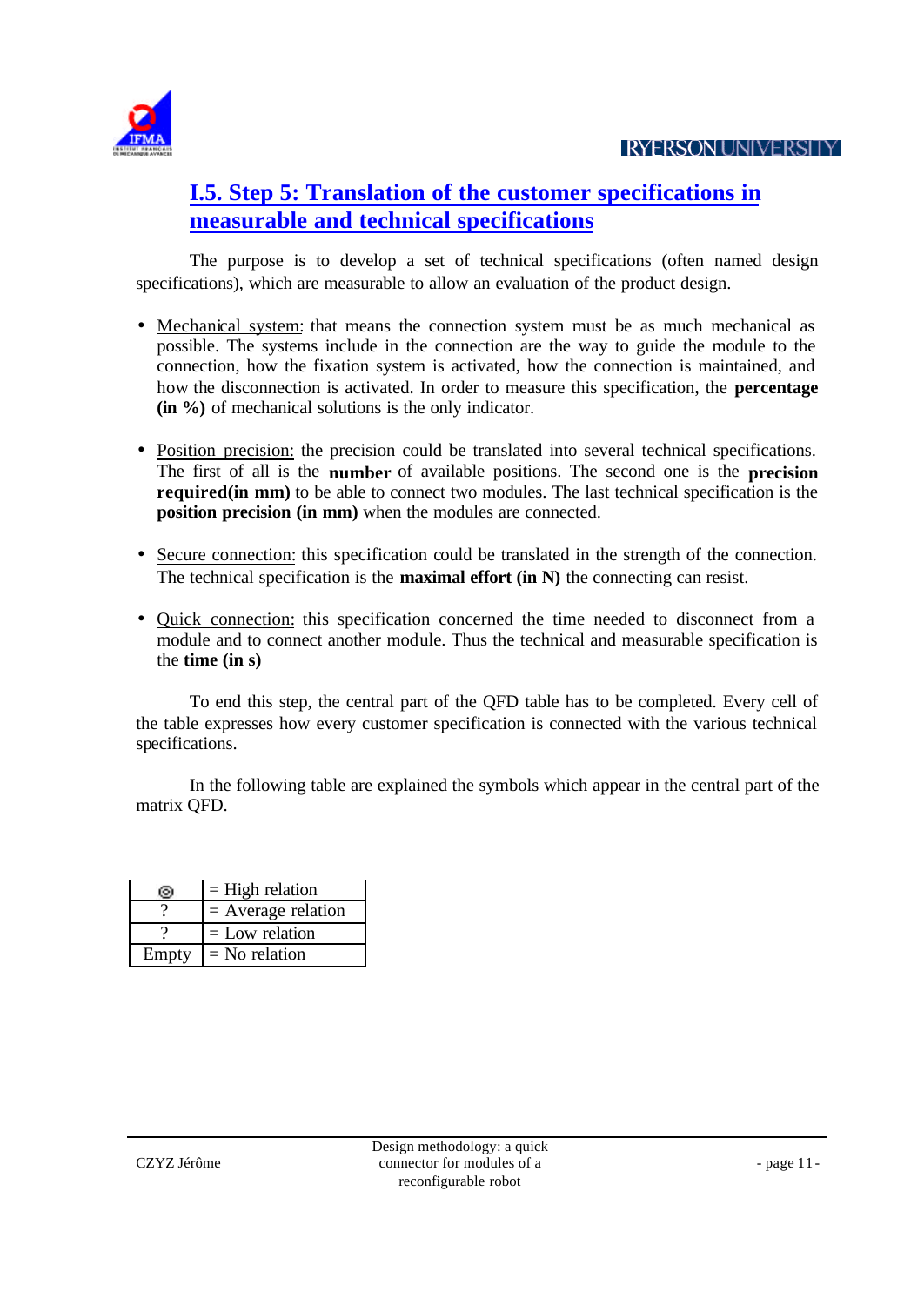

### **I.6. Step 6: Determinate the "target" values for design**

At first is determining how competitor products perform the technical specifications. In the step 4, the rival products were compared with the customers' specifications. In the step 6, the rival products are compared with the technical specifications. CORON and PolyBot supervisors couldn't give these data. However some value could be approximated.

In the second time, the obtained values by testing the competition we shall give a base to establish the "target" values.

• Mechanical solutions: **CONRO:** 50 % **PolyBot:** 25 %

• Number of available position: **CONRO:** 2 **PolyBot:** 4

• Precision required to connect: **CONRO:** 5 mm **PolyBot:** 2 mm

• Position precision: **CONRO:** 2 mm **PolyBot:** 1 mm

• Maximal effort: **CONRO:** 200 N **PolyBot:** 300 N

• Time needed to connect: **CONRO:** about 10 seconds **PolyBot:** about 5 seconds

We are going to establish the "target" values to obtain with the new product. The best "target" values are measured by a specific value.

#### • **Mechanical solutions:**

Both of competitors' products are very small and light. The product we want to design needs to be more resistant. That means that the connection must be able and preserved between two modules whatever the environment is (space, high radiation area, high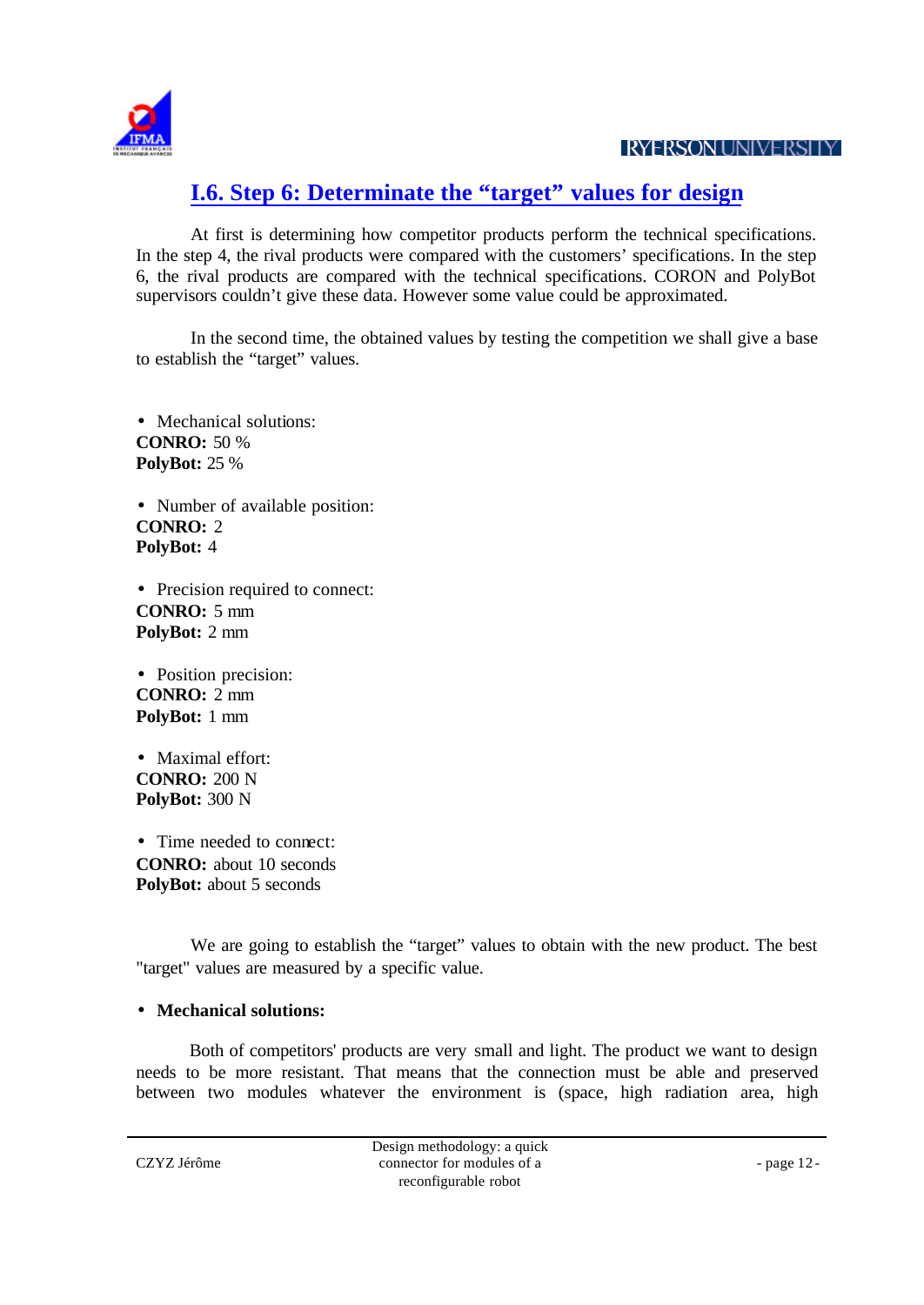

magnetism area). Thus most of the systems needed to create this connection must be mechanical ones. . Furthermore we want this connection to be very secure. So the connection must be preserved in case of miss of electricity.

The "target" value is **75 % of mechanical solutions**.

#### • **Number of available positions:**

The number of available positions mainly depends on the kind of application the robots is design for. In our case, it is for a huge reconfigurable robot arm that could for instance move heavy parts in a workshop. The most important thing is to command the arm's extremity, thus the way of connection of the modules before the last module is not critical. We can consider 1 reliable position is enough. However, the module could have more.

The "target" value is **1 reliable position**.

#### • **Precision required to connect:**

Before the connection, the two modules are allowed not to be exactly in the perfect position. This is for several reasons.

The first one is because the precision of the active arm is not absolute. With the time, some gap could appear between the real position and the theoretical one. The second one is to assist the robot so in order to start trying to connect despite it is not in the perfect position. The last one is to avoid a jam between modules that are not really one in front of the other. This jam could damage or destroy parts (not only of the connectors).

The "target" value is **5 mm**.

#### • **Position precision:**

Position precision is a very significant specification. To command precisely a robot, we have to be sure the mistakes in connection precision are the smallest. In robotics, what is commanded is the extremity of the arm robot. Thus each mistake in the connection of each module is added to the other modules' one. At the extremity, the global mistake in precision could make the tool fixed on the robot arm not reliable or completely useless.

That the reason why, for such precise applications like moving parts in a workshop, the position precision has to be the highest.

The "target" value is  $< 1$  mm.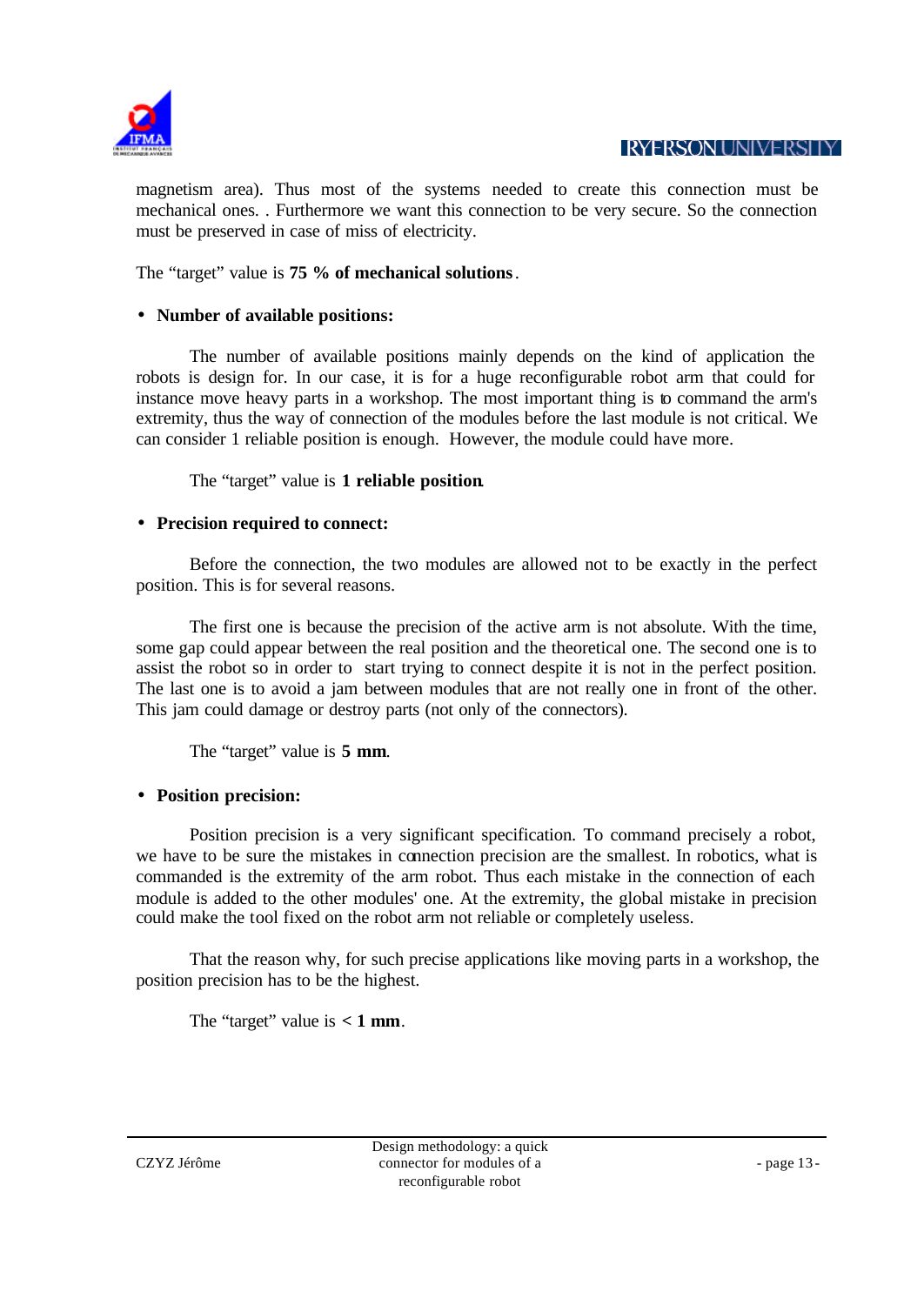

#### • **Maximal effort:**

All the existing reconfigurable robots are composed of small modules and their purchase is mainly to move themselves in an unknown environment. Their connections are not solicited by strong efforts; usually less than the total weight of the robot.

In our study, the reliability and the strength of the connection are extremely important. The connector should support the heavy weight of the robot and also the efforts caused by the working extremity. We don't have any exact value, that's the reason why we have to approximate it. We can consider effort caused by the robot weight is 1 000 N and the effort of the working extremity is 1 000 N. These efforts could be also transferred through the connectors in torque.

The "target" value is **2 000 N**.

#### • **Time needed to connect:**

The time to disconnect a module and connect another one should be as short as possible. Nowadays, factories try to reduce the process time. The «changing tool » time is a useless time because the production has stop. This is a point, which reconfigurable robots would really improve and allow the production schedule a high flexibility.

Since the analysis of the existing products, we can assume that the time need to disconnect and reconnect would be about 5 seconds.

The «target value » is **5 seconds**.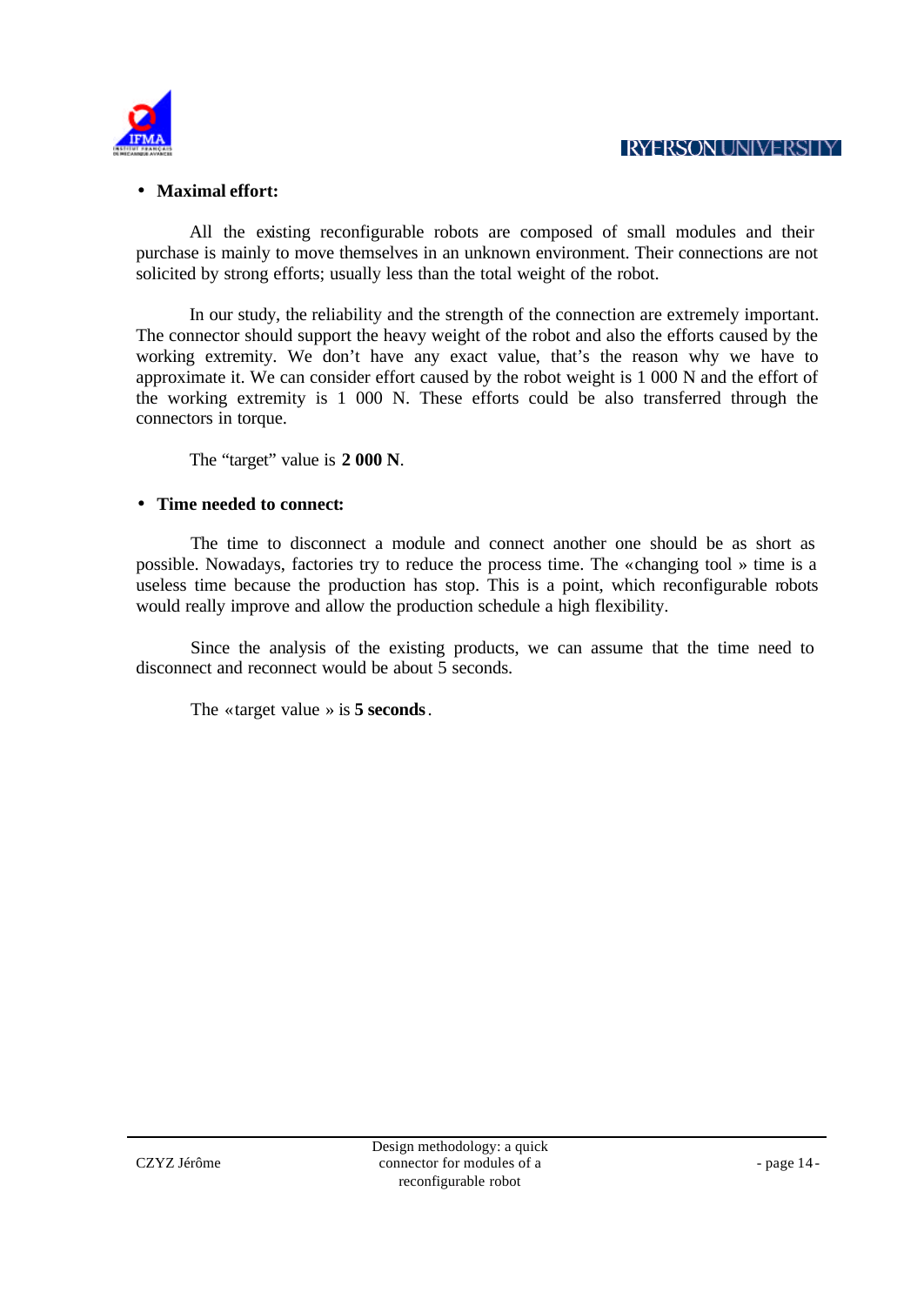

## **I.7. Step 7: QFD matrix**

The QFD matrix above is a way to summarize results that have been found in the last 6-step analysis:

|                                 |                  | Mechanical<br>solutions | available position<br>Number of | Precision required<br>to connect | Position precision | Maximal effort | Time needed to<br>connect | CONRO           | PolyBot        |
|---------------------------------|------------------|-------------------------|---------------------------------|----------------------------------|--------------------|----------------|---------------------------|-----------------|----------------|
| Mechanical<br>system            | 0.2              | $\odot$                 | $\overline{\mathcal{L}}$        | $\overline{?}$                   | $\overline{?}$     | $\overline{?}$ |                           | $\overline{2}$  | $\mathbf 1$    |
| Precision                       | 0.30             | $\overline{?}$          |                                 | ⑩                                | $\odot$            |                |                           | 3               | $\overline{4}$ |
| <b>Position</b><br>preservation | 0.50             | O.                      |                                 |                                  | $\mathbf{O}$       | $\odot$        | $\overline{?}$            | $\overline{2}$  | 3              |
| <b>Connection</b><br>duration   | 0.10             |                         | O.                              | $\gamma$                         |                    |                | $\odot$                   | $\overline{3}$  | $\overline{4}$ |
| Cost                            | $\ast$           |                         |                                 |                                  |                    |                |                           |                 |                |
| Low weight                      | $\ast$           |                         |                                 |                                  |                    |                |                           |                 |                |
| <b>Dimension</b>                | $\ast$           |                         |                                 |                                  |                    |                |                           |                 |                |
| <b>Safety</b>                   | $\ast$           |                         |                                 |                                  |                    |                |                           |                 |                |
| <b>Delivery</b>                 | $\ast$           |                         |                                 |                                  |                    |                |                           |                 |                |
| Project end                     | $\ast$           |                         |                                 |                                  |                    |                |                           |                 |                |
| <b>Standards</b>                | $\ast$           |                         |                                 |                                  |                    |                |                           |                 |                |
| Recyclable                      | $\ast$           |                         |                                 |                                  |                    |                |                           |                 |                |
| Data/power                      | $\ast$<br>$\ast$ |                         |                                 |                                  |                    |                |                           |                 |                |
| <b>Autonomous</b>               |                  |                         |                                 |                                  |                    |                |                           |                 |                |
|                                 |                  | $\frac{0}{0}$           | Pos.                            | mm                               | mm                 | ${\bf N}$      | ${\bf S}$                 | Unity           |                |
|                                 |                  | 50                      | $\boldsymbol{2}$                | 5                                | $\overline{2}$     | 200            | 10                        | <b>CONRO</b>    |                |
|                                 |                  | 25                      | $\overline{\mathbf{4}}$         | $\mathbf 2$                      | $\mathbf{1}$       | 300            | 5                         | PolyBot         |                |
|                                 |                  | 75                      | $\overline{\mathbf{3}}$         | 5                                | $\mathbf{f}$       | 2 000          | 5                         | "Target" values |                |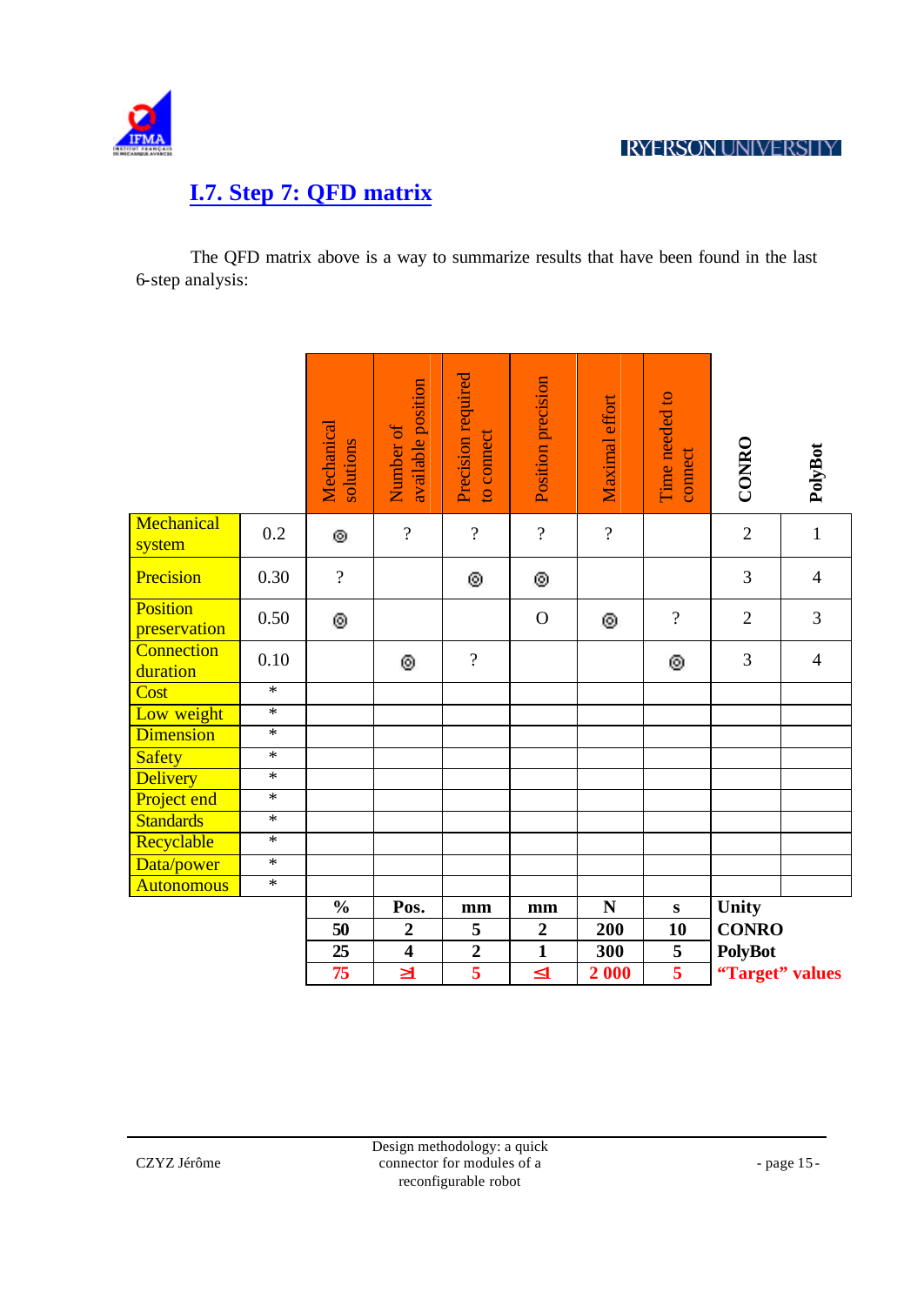

# **II. Functional decomposition**

## **II.1. Step 1 : Global function**

The objective of this project is to connect two modules of a reconfigurable robot.

To realize the functional analysis of this connection mechanism, we had to apply a decomposition of the functions. The functions can be desc ribed in terms of logical streams of energy, material and information. We can then represent our system in the following way:



Legend: **Material stream Energy stream Information stream**

CZYZ Jérôme

Design methodology: a quick connector for modules of a reconfigurable robot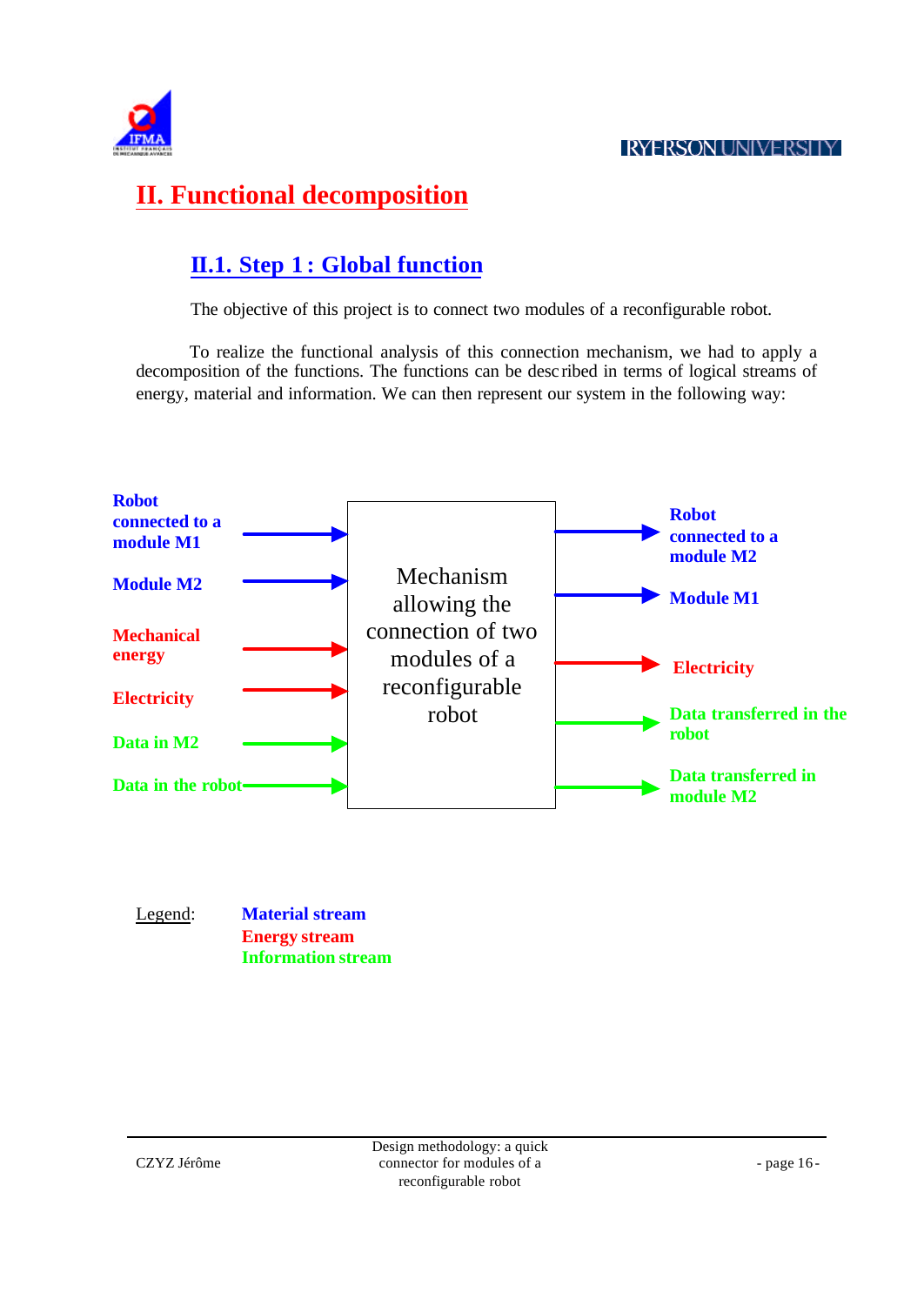

## **II.2. Step 2 : Decompose the global function in sub-functions**

We proceed to the decomposition in sub-functions of the global function by using diagram-blocks.



**Function 1: Disconnect a module from another one.**

- **Function 2: Assure the good connection position.**
- **Function 3: Secure the connection.**
- **Function 4: Transmit electricity.**
- **Function 5: Receive data.**
- **Function 6: Transfer data.**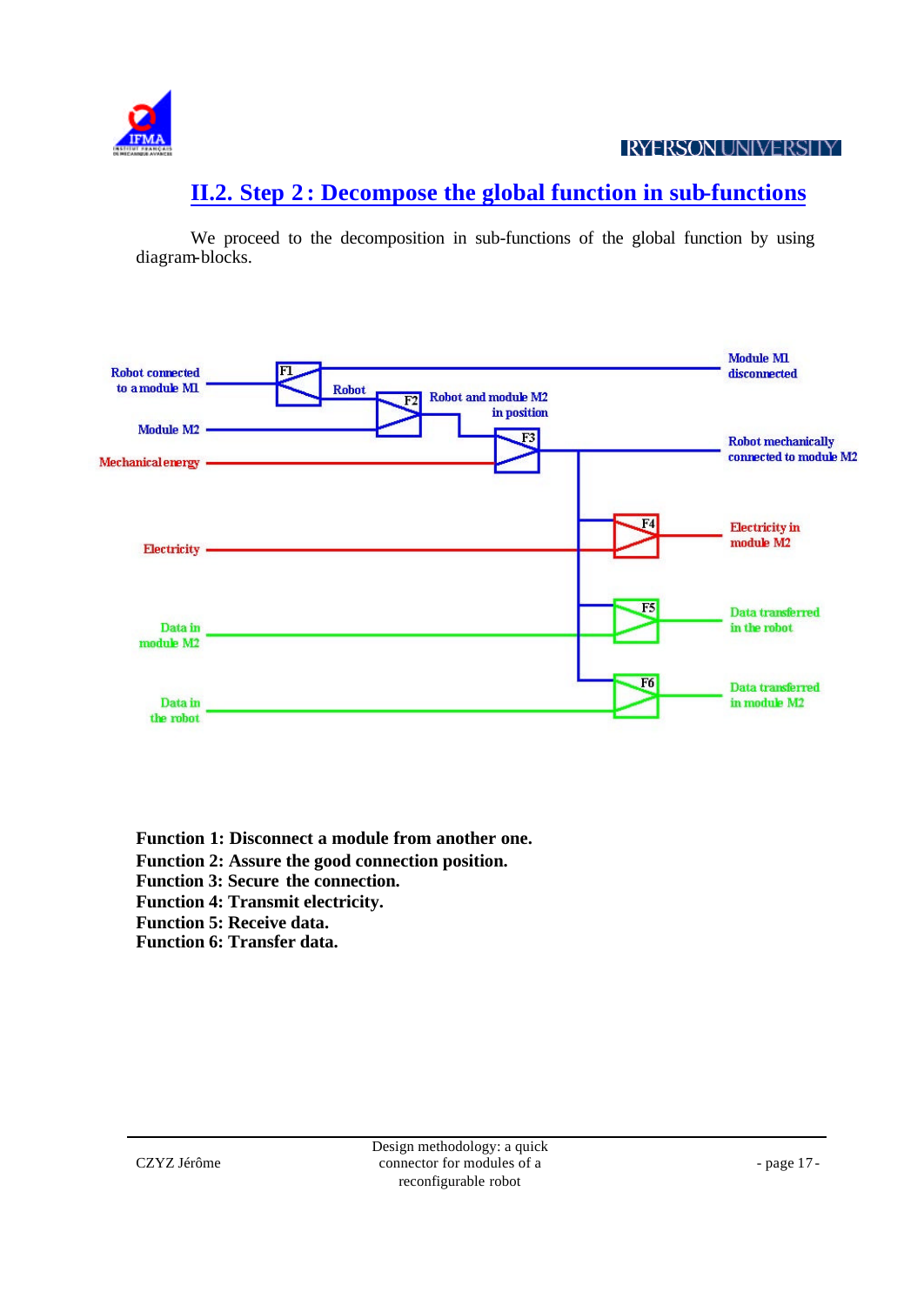

# **III. Concepts generation**

## **III.1. Step 1 : Concepts development for each function**

In the following part, we are going to develop concepts for each function.

 $\checkmark$  **Function 1:** This function is to separate or disconnect a module from another one.

In order to follow a logical way, we do not develop concept for the «function 1» because the disconnection is dependant from the connection mechanism. In fact, the disconnection could be the reverse concept than the connection one.

 $\checkmark$  **Function 2:** This function is to assure that the positions of the two modules are good enough to allow the connection. This function is to guide the module.

The first concept we could use to guide the modules is a conic shape or an inclined plan. By this way, modules could fit the good position easily. Each module shape has to be the complementary than the other module one.



A second concept that could be used to guide the modules is the magnetism. The attraction of the iron by the magnet, baptized "magnetism", is the first physical phenomenon, which realized the idea of action at distance. Here the action would be to fit the modules. To realize it, at least one on the modules have to become a magnet (using ferromagnetism). If both are magnets, their polarities have to be opposed (one south and the other north).





**Concept 2** : Magnetic parts.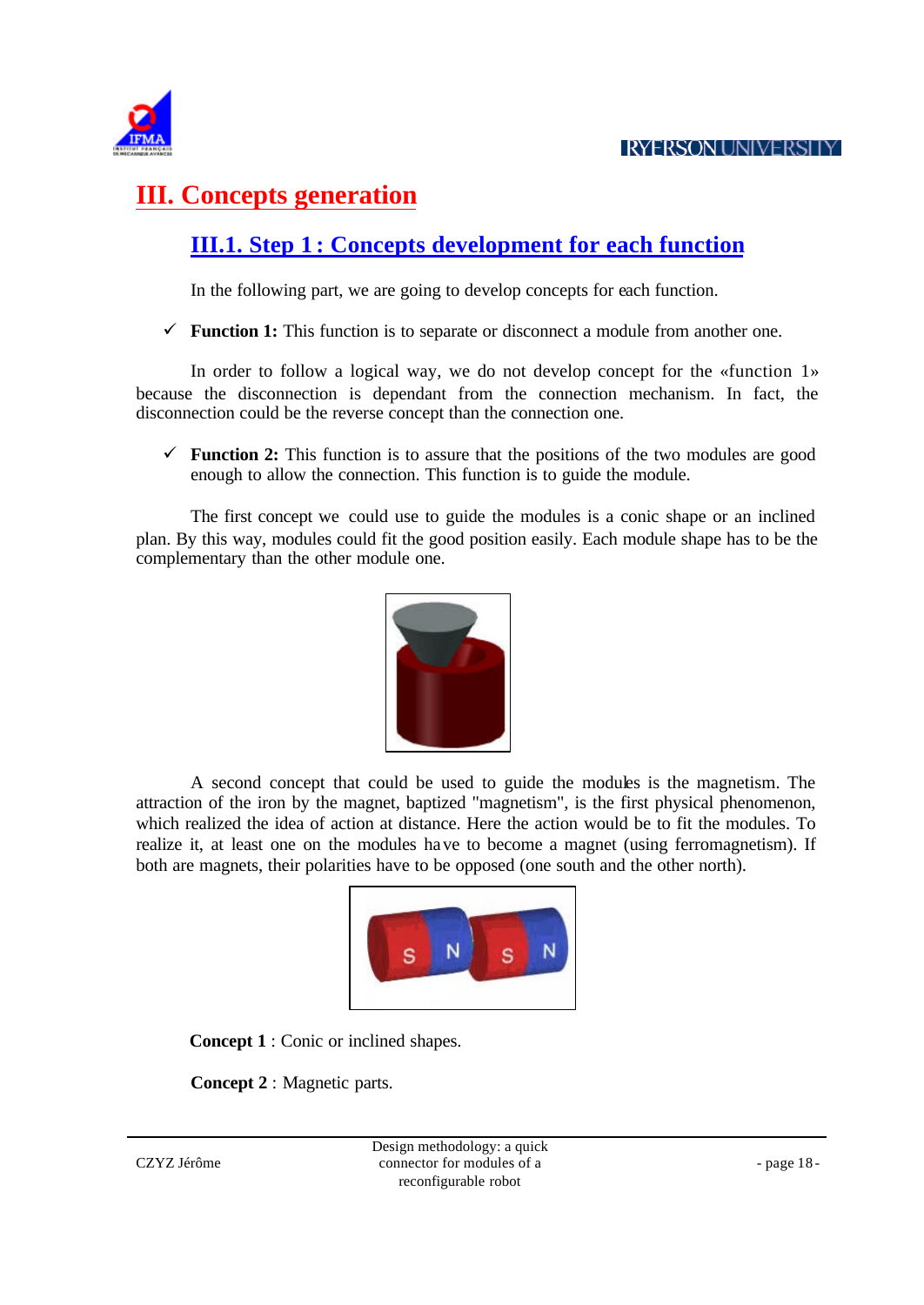**Function 3:** This function is to secure the connection.

A first concept is the tightening. This one can be obtained by increasing the volume of an element inside another one. To do it, different mechanical systems are available: the movement cam (for example conic) moving other elements, the use of a coiled band (cf. Picture above).



A second concept is the use of a handle (latch) allowing the locking. The latch is moved by the movement of the module and secure the connection by coming back to its position (using a spring for instance).

A third concept is the use of screwing. A screw would secure the connection.

A fourth concept is the lacing-up. This concept is used to get back a satellite by using an automated arm. Three cables wind around a part of the satellite.

The concept list is very long, there are plenty of other way to assembly two solids but we only reported the ones that seem to fit to our design. There are concepts we have difficulty in imagining at first sight but it does appears in some concepts libraries. The concept above is just reported to show another concept that could have been selected.

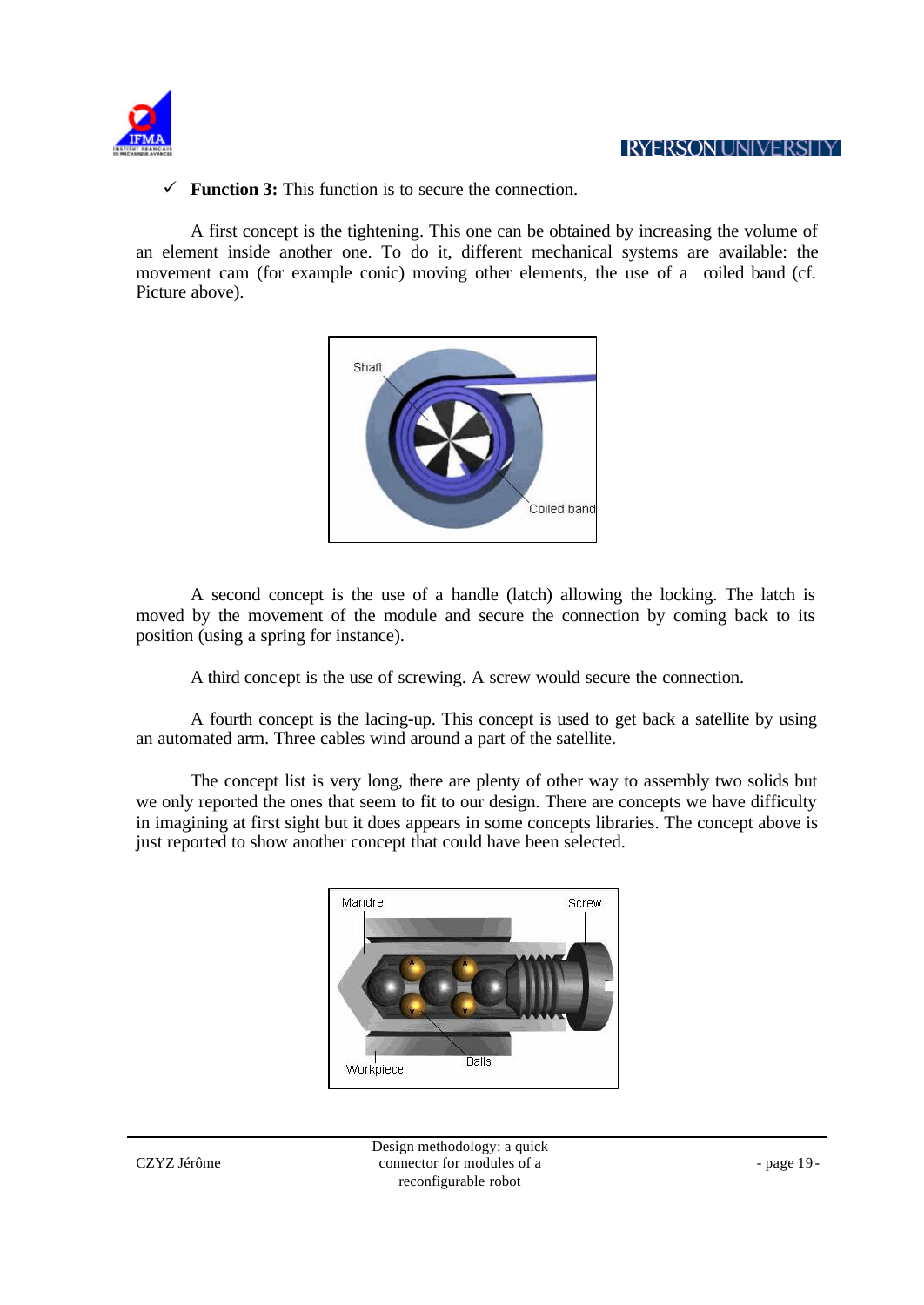

**Concept 1** : Increasing diameter.

**Concept 2** : Latch.

**Concept 3 :** Screw.

**Concept 4 :** Lacing.

 $\checkmark$  **Function 4:** This function is to transmit electricity from an active module to an isolated one. By this way, any module not connected is inactive and useless. The main use is to have only one electricity source.

The first concept is a mechanical connection like a plug that is design for this specific requirement.

The second concept is to use an existing plug that could be found on the industrial market. If this choice is the one, a more precise research have to be done.

The third concept is to transmit the power through coils. A coil crosses by an electric current create a magnetic field. This field could create a current in another coil that is closed to the first one.



**Concept 1** : New plug connection design.

**Concept 2** : Existing plug.

**Concept 3 :** Coils.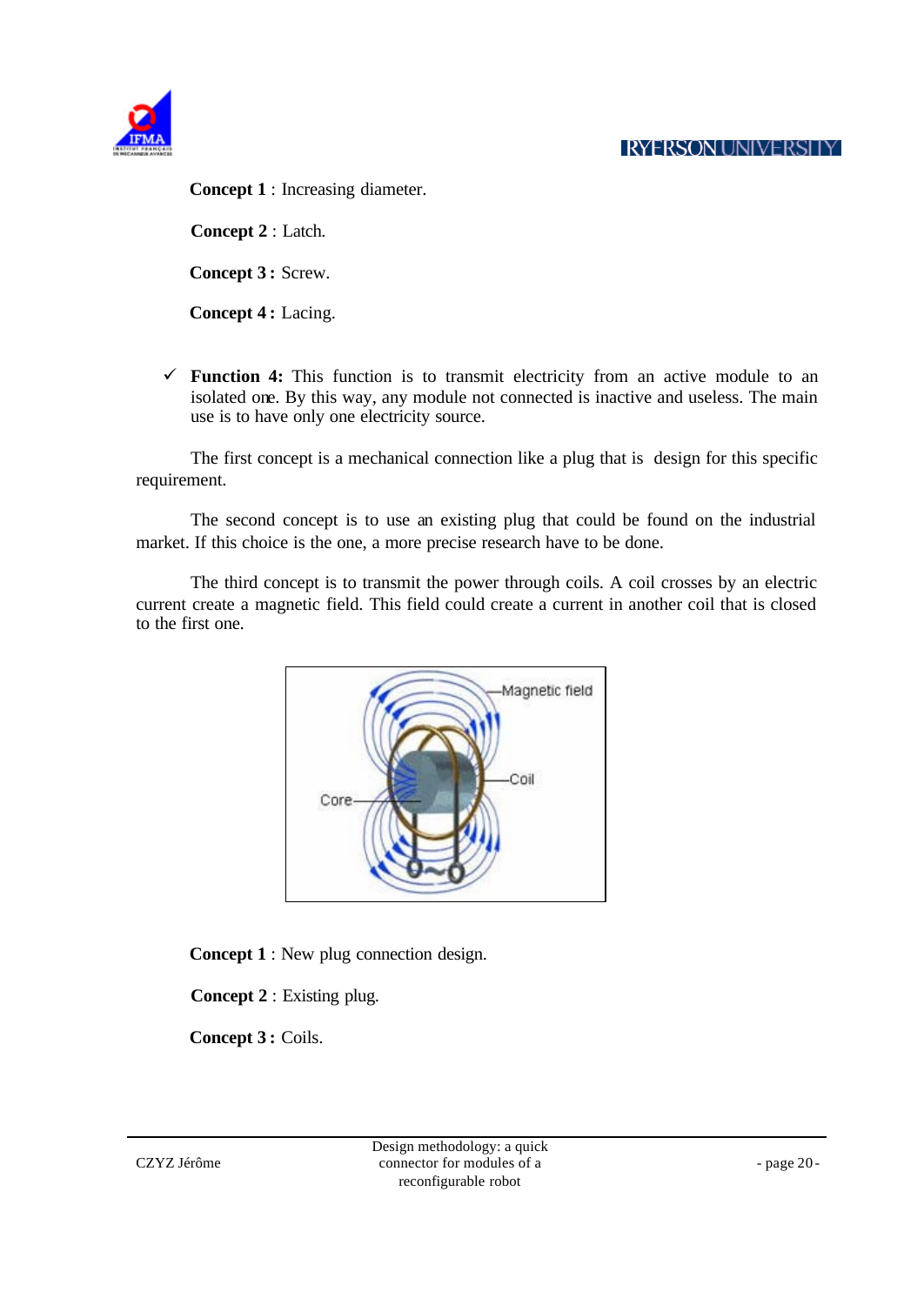

 $\checkmark$  **Function 5:** This function is to receive data from a module. We have to find the existing concepts that allow the reception of data.

The first concept is to use infrared. This invisible electromagnetic radiation could transmit data and be received by an IR receptor.

The second concept is to use radio waves. These waves could also transmit data and be received by a radio receptor.

The third concept is to use optical fibre. These very slender glass threads allow the transport of the information by light impulses. The main inconvenience of the optical fibre is its cost. The main interest is not to be sensitive to the electromagnetic interferences. Data could be encoded by the light impulses and received by a light receptor.

**Concept 1** : Infrared.

**Concept 2** : Radio waves.

**Concept 3 :** Optical fibre.

 $\checkmark$  **Function 6:** This function is to transfer data to a module. This is the same concept that for the reception.

The first concept is to use infrared. This invisible electromagnetic radiation could transmit data by an IR transmitter.

The second concept is to use radio waves. These waves could also transmit data by a radio transmitter.

The third concept is to use optical fibre. These very slender glass threads allow the transport of the information by light impulses. The main inconvenience of the optical fibre is its cost. The main interest is not to be sensitive to the electromagnetic interferences. Data could be encoded by the light impulses and transmit by a light transmitter.

**Concept 1** : Infrared.

**Concept 2** : Radio waves.

**Concept 3 :** Optical fibre.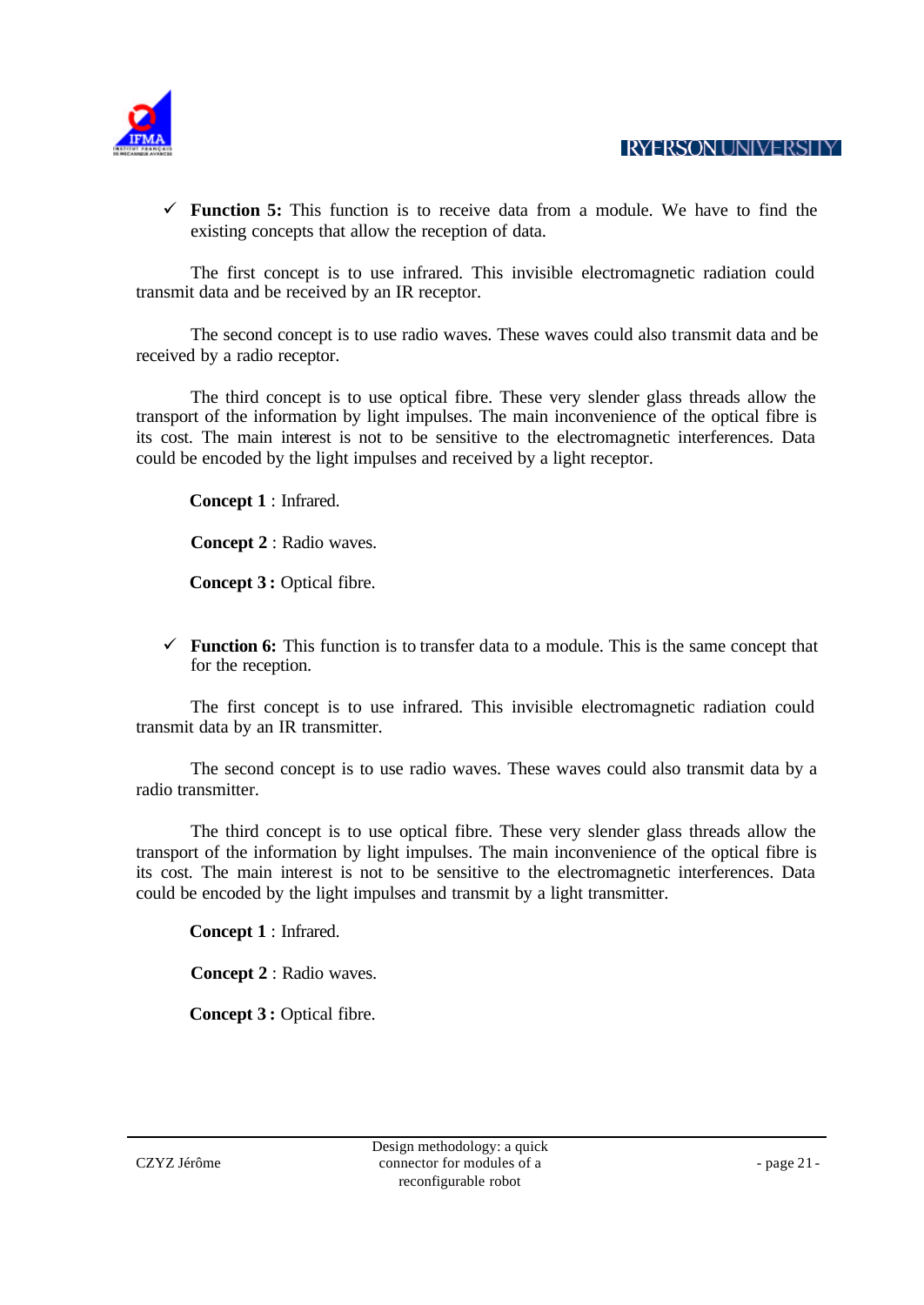

## **III.2. Step 2: Combine the concepts**

In this table we report for each sub-function all their concepts.

|                | <b>Concept 1</b>             | <b>Concept 2</b> | <b>Concept 3</b> | <b>Concept 4</b> |
|----------------|------------------------------|------------------|------------------|------------------|
| F2             | Conic or inclined<br>shape   | Magnetism        |                  |                  |
| F3             | Increasing diameter<br>Latch |                  | Screw            | Lacing           |
| F <sub>4</sub> | New plug design              | Existing plug    | Coils            |                  |
| F5             | <b>Infrared</b>              | Radio waves      | Optical fiber    |                  |
| F <sub>6</sub> | Infrared                     | Radio waves      | Optical fiber    |                  |

To obtain new design solution, we simply have to combine the concepts of each sub functions. Many combinations drive to extravagant or not practicable solutions.

The table below presents the solutions that we retained:

|                | <b>Solution 1</b>          | <b>Solution 2</b>          | <b>Solution 3</b>          | <b>Solution 4</b>          | <b>Solution 5</b> |
|----------------|----------------------------|----------------------------|----------------------------|----------------------------|-------------------|
| F2             | Conic or<br>inclined shape | Conic or<br>inclined shape | Conic or<br>inclined shape | Conic or<br>inclined shape | Magnetism         |
| F3             | Latch                      | Increasing<br>diameter     | Screw                      | Lacing                     | Lacing            |
| F <sub>4</sub> | New plug<br>design         | New plug<br>design         | Existing plug              | Coils                      | Coils             |
| F5             | Infrared                   | Infrared                   | Infrared                   | Radio waves                | Optical fiber     |
| F <sub>6</sub> | Infrared                   | Infrared                   | Infrared                   | Radio waves                | Optical fiber     |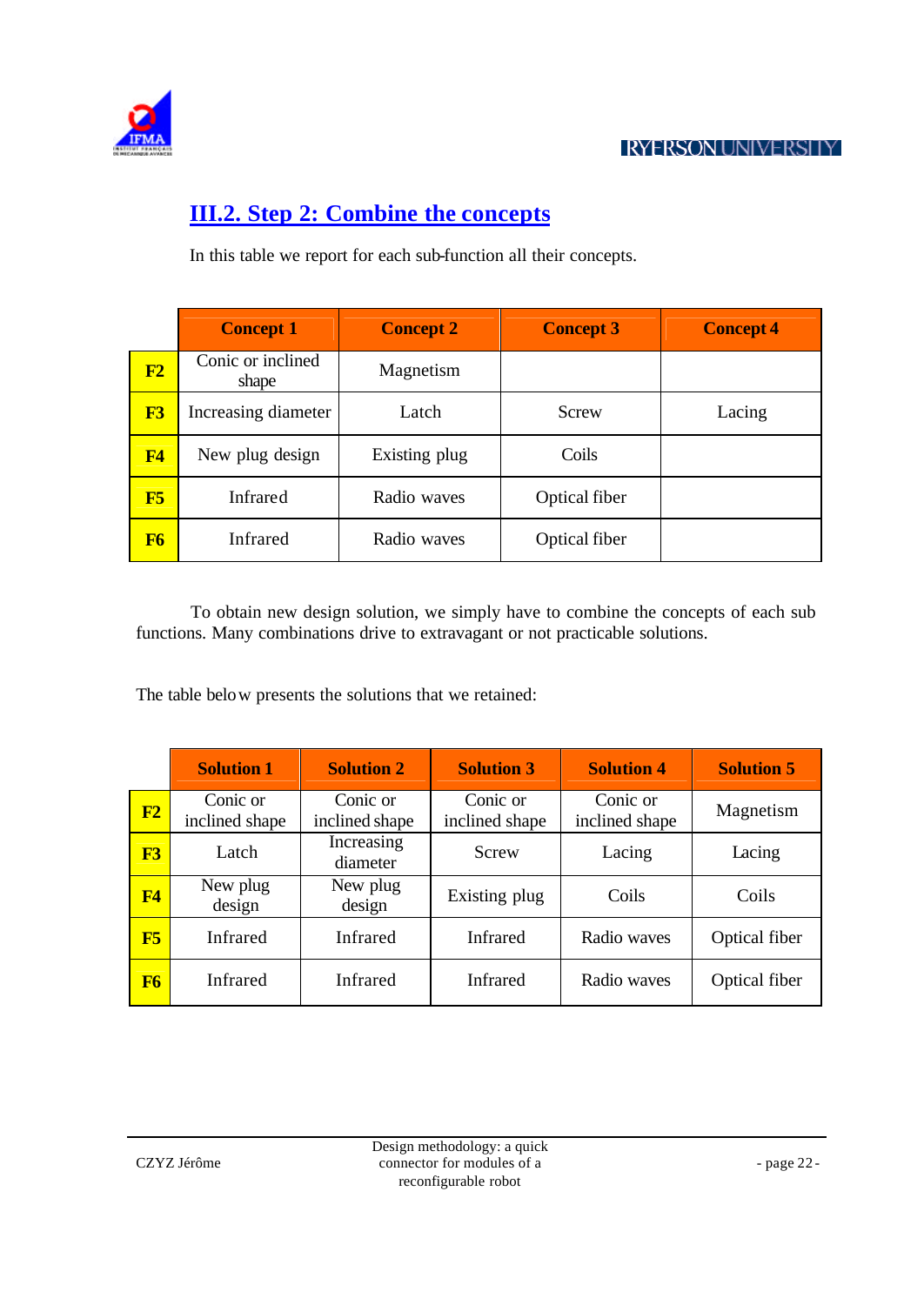

## **III. 3. Step 3: Design balanced by using a Pugh matrix**

In the following table, we are going to estimate the various solutions according to the customer's specifications. The solution 1 is the one that we privilege, that is why it is going to serve as reference. Other solutions will be compared and noted with regard to this reference.

|                             |     | <b>Solution 1</b> | <b>Solution 2</b> | <b>Solution 3</b> | <b>Solution 4</b> | <b>Solution 5</b> |
|-----------------------------|-----|-------------------|-------------------|-------------------|-------------------|-------------------|
| <b>Mechanical</b><br>system | 0.2 | $\boldsymbol{0}$  | $\boldsymbol{0}$  |                   |                   |                   |
| <b>Precision</b>            | 0.3 | $\boldsymbol{0}$  |                   |                   | $\boldsymbol{0}$  |                   |
| <b>Secure</b><br>connection | 0.4 | $\boldsymbol{0}$  | $\boldsymbol{0}$  | $+$               | $\boldsymbol{0}$  | $\boldsymbol{0}$  |
| <b>Quick</b><br>connection  | 0.1 | $\boldsymbol{0}$  | $\boldsymbol{0}$  |                   |                   |                   |
| <b>Total</b>                |     | $\boldsymbol{0}$  |                   |                   |                   |                   |
| <b>Total balanced</b>       |     | $\bf{0}$          | $-0.30$           | $-0.20$           | $-0.30$           | $-0.60$           |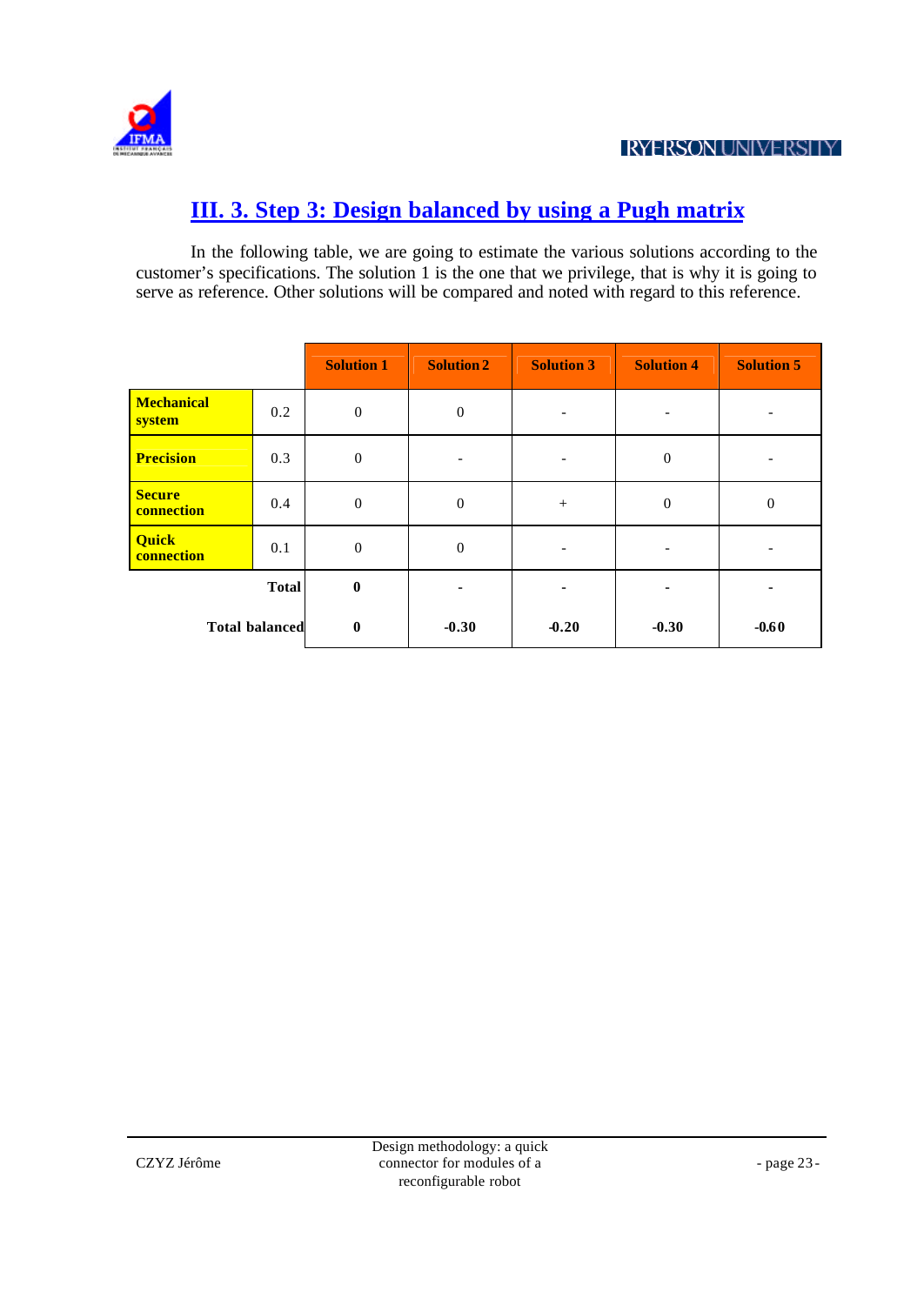

## **IV. Solution illustration**

In order to achieve these design methodology, one of the solutions has to be illustrated. I've designed this assembly with the CAD software Solid Edge.



The male part have two pins, which allow the centering. These pins have a shape that could to be locked. The information transmission is made by infrared. The power transmission is not represented but could be done with contactors in the center of pins.

 The female part is machined with two holes allowing the location of pins. Chamfers allow an easy guide of the parts. A spring maintains both fixation latches tightened. The opening of the system of locking is assured by two memory shape allow drivers (represented in black).



(Remark: the system of locking is represented opened. In this configuration, both latches should be tightened.)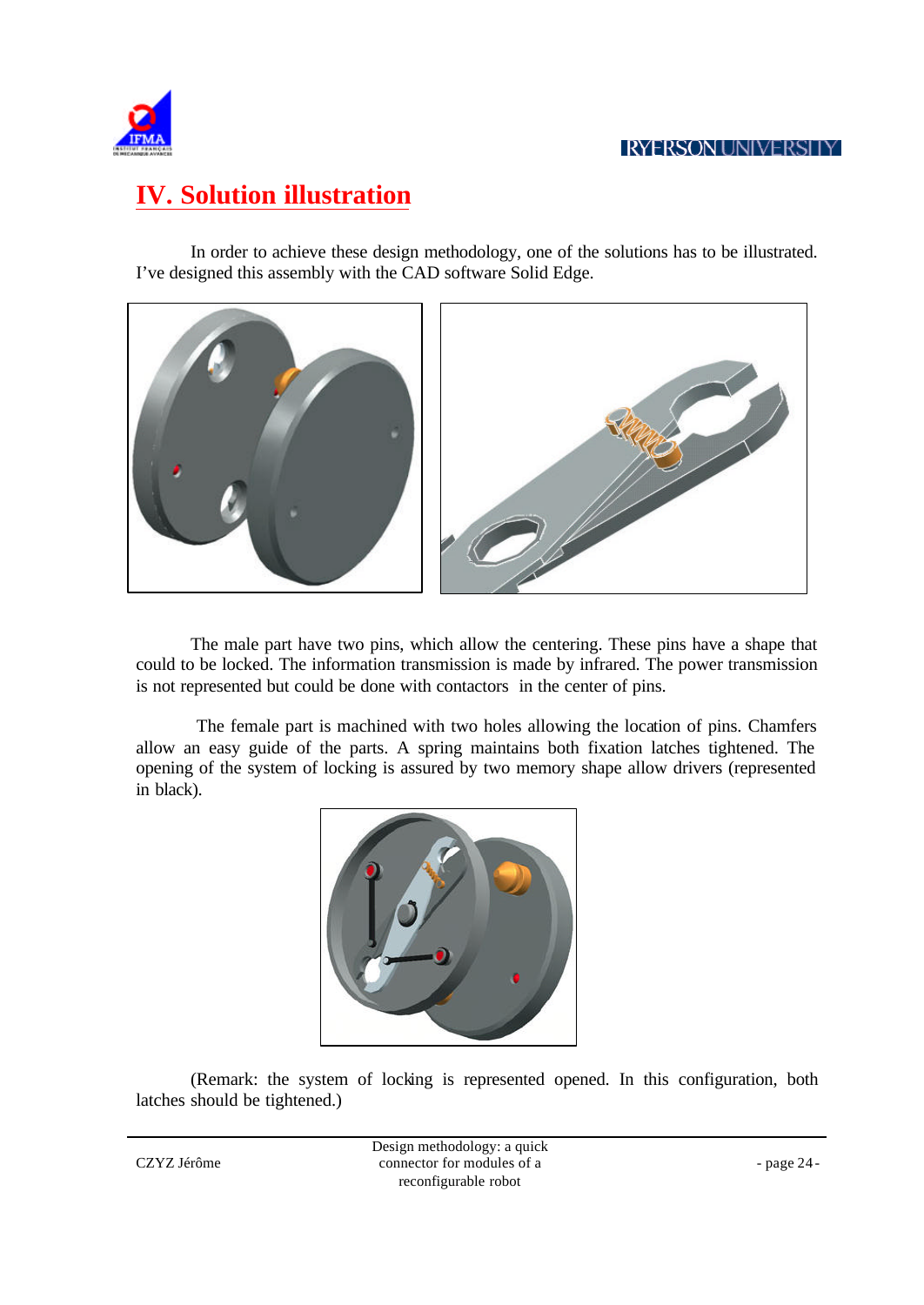

## **Conclusion**

My project was on a new subject from my supervisor, thus I tried to create a solid bases about reconfigurable robots, from the existing available systems on the market and more especially on the methodology of conception. This project thus was an opportunity to familiarize with design tools like QFD and TechOptimizer.

On the first hand, this training also allowed me to discover a domain of ultramodern technologies, which was until then ignored by me. Reconfigurables robots are indeed in phase of research and development. They should be more and more usually used as well on workshop, as on investigation sites.

On the other hand, I was disappointed by the fact of not working within a real laboratory. The fact of not having been integrated into a team is a criterion, which punished the quality of my results especially since these did not seem to interest the responsible of the laboratory of reconfigurables systems.

However, it was a very enriching experience on the human plan. During this semester, I discovered the North American university system from the outside but also from the inside by participating in some classes. I was also able to improve my linguistic level while discovering a beautiful country and its cultures.